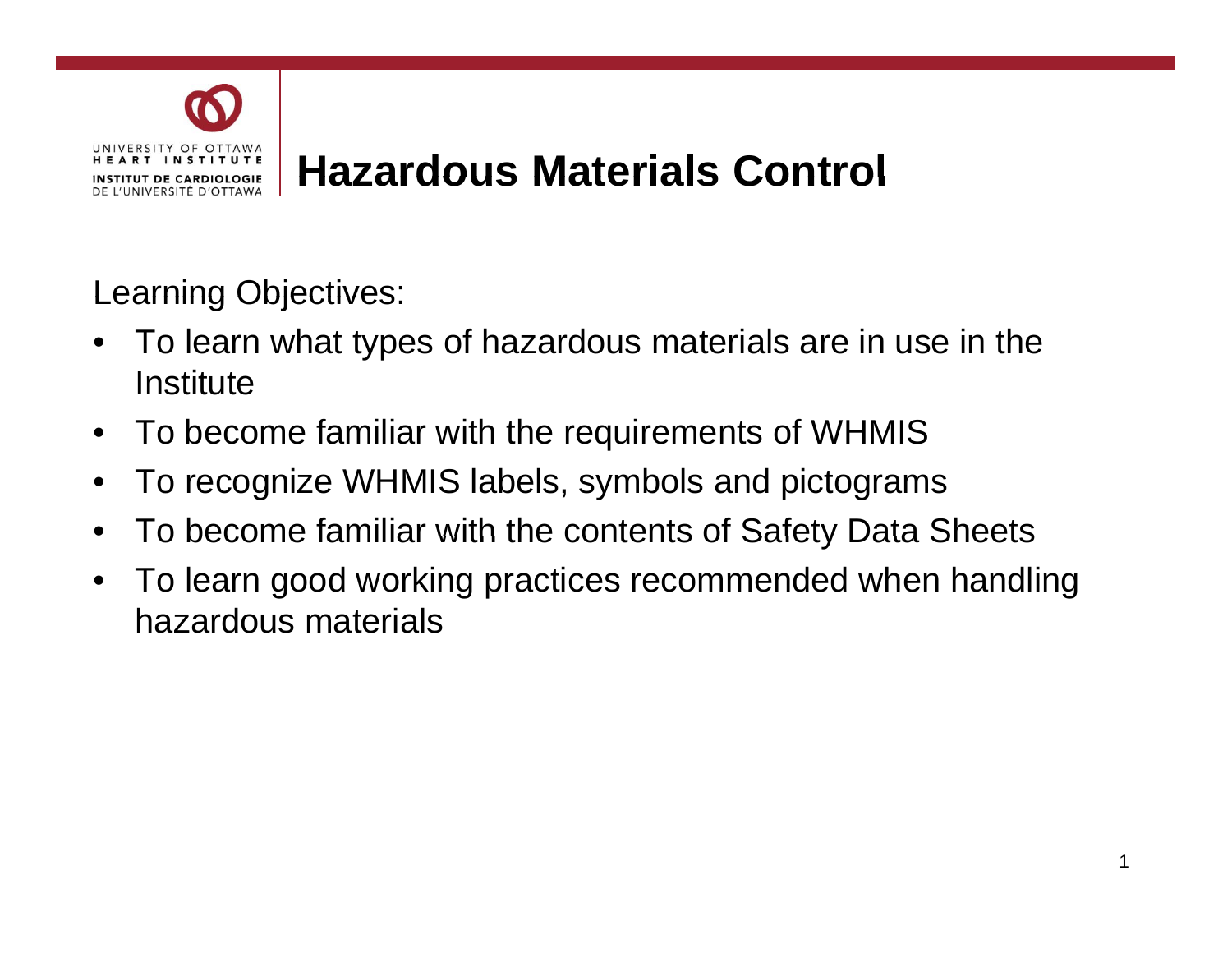

# **Hazardous Materials Control**

Hazardous materials in use in the Heart Institute include the followin g …..

- •Radioactive Materials
- •Lasers
- •Biohazardous Infectious Materials
- $\bullet$ Chemicals

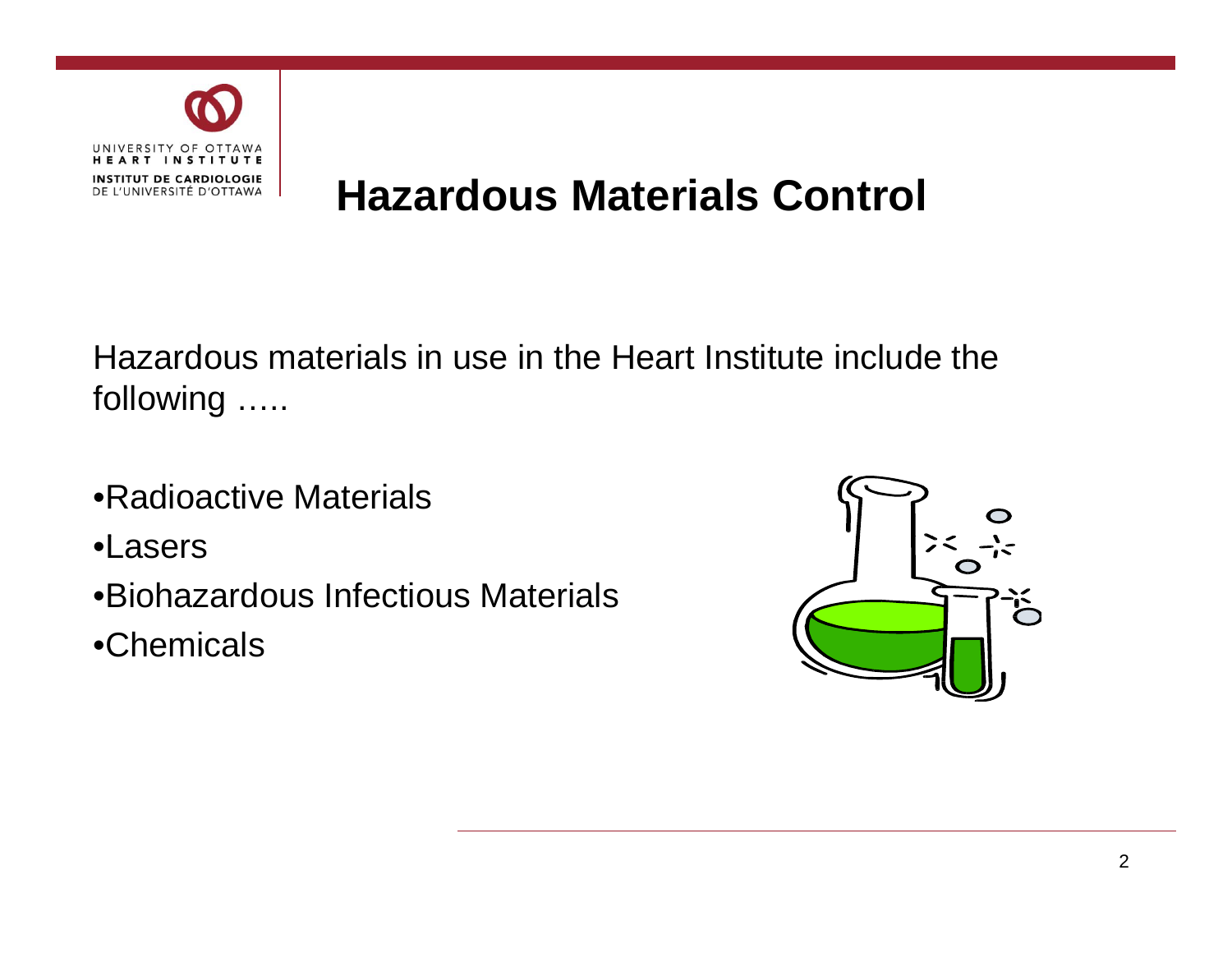

#### **What is Radiation?**

- Radiation comes from atoms that are in the process of changing
- Produce ionizing radiation which is harmful because it has sufficient energy to penetrate cells where it can create changes that may cause biological damage
- Radiation occurs in the environment called natural background radiation

•We are all exposed everyday

•Sources may be cosmic or terrestrial, man made (smoke detectors and exit signs), or natural, such as bananas or tobacco

• Radon is a significant terrestrial source that may be present in certain regions of the country

- In the Heart Institute the main sources of radiation are:
	- •Radioisotopes (used in research)
	- •Radiation emitting machines such as the cyclotron
	- •X-ray Machines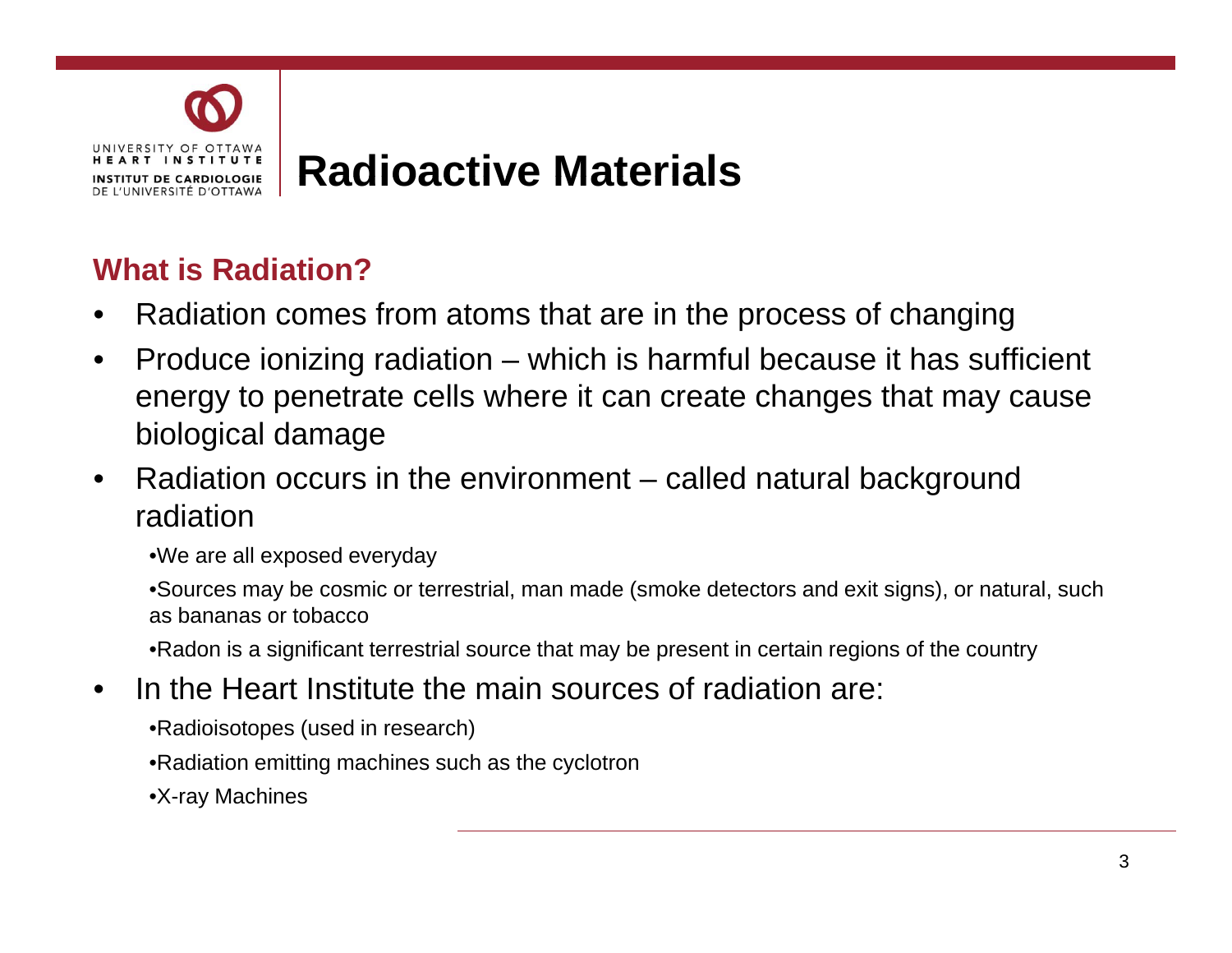

### • **Radiation Safety is based on the ALARA Principle – As Low As Reasonably Achievable**

- 1.Reduce your time spent with radioactive materials
- 2. Increase your distance from the source ...
- 3.Use appropriate shielding when handling …
- 4.Prevent the spread of contamination by monitoring frequently …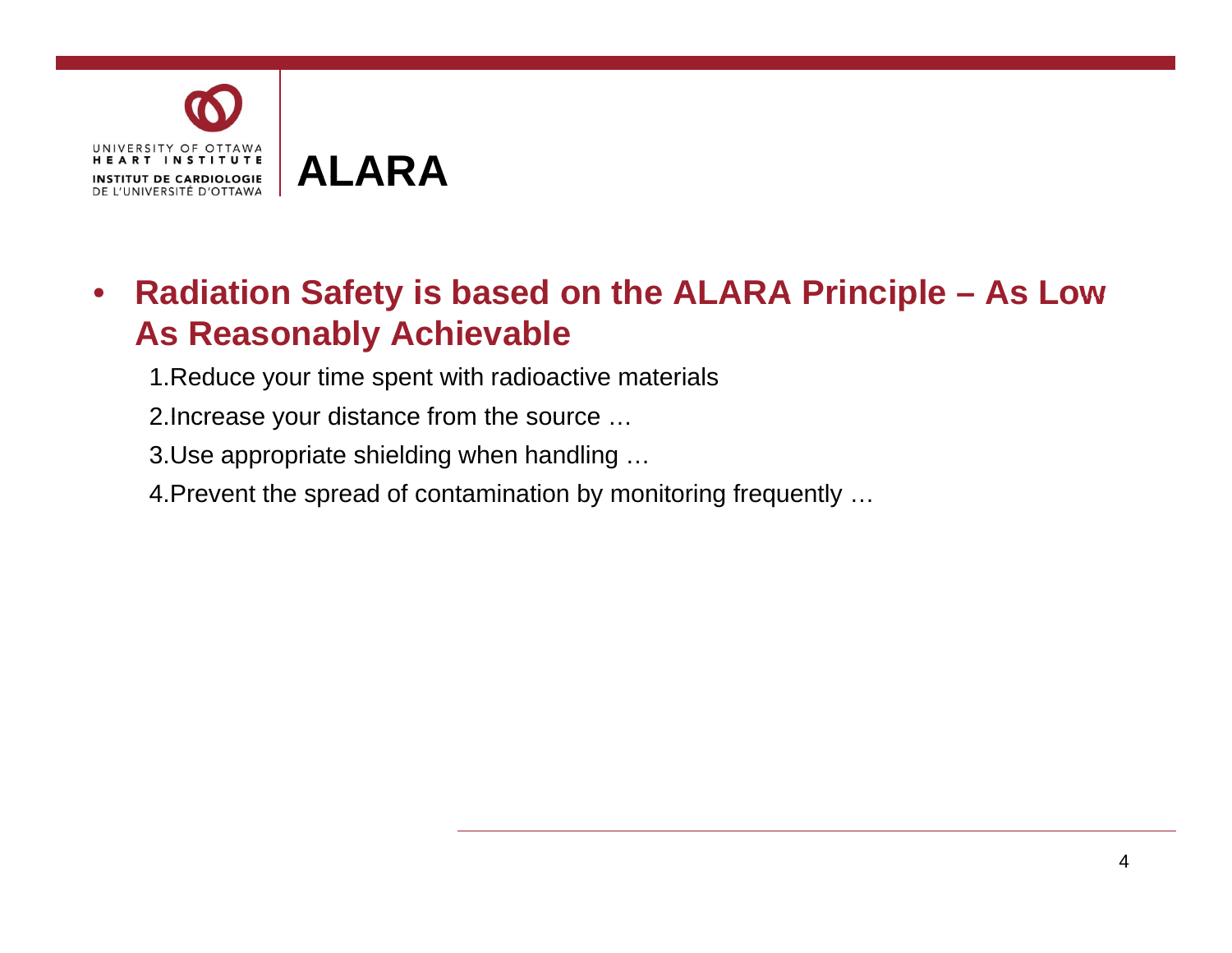

#### **Nuclear Substances**

The trefoil is an internationally recognized warning sign to indicate the presence of radioactive materials.

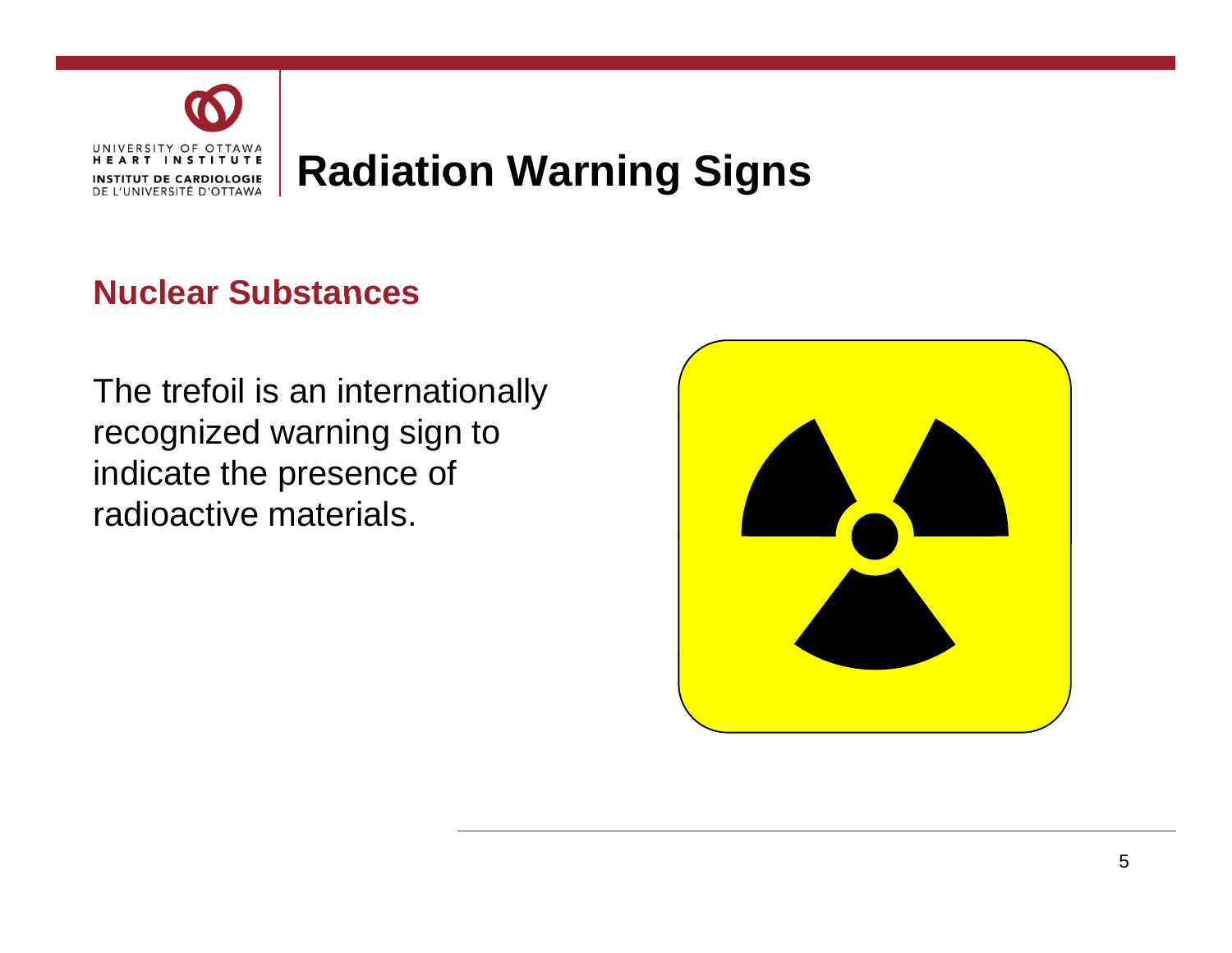

•This is the internationally recognized sign for an X-ray Emitting Device

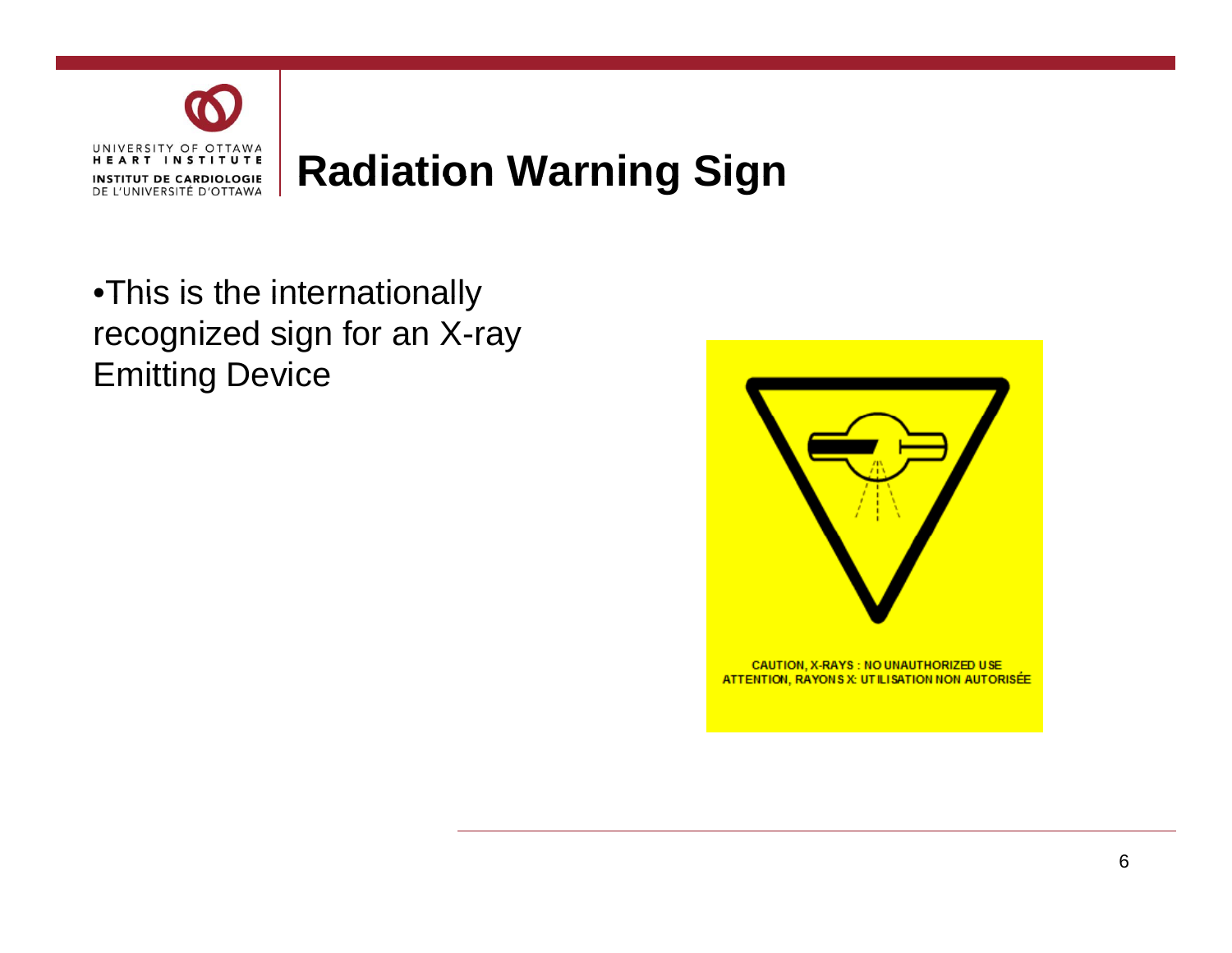

# **Radioactive Radioactive Materials Materials**

- Legislative Oversight for radioactive materials include:
	- •Canadian Nuclear Safety Act / Commission for radioisotopes
	- •Health Canada (X-ray Safety)
	- •Ministry of Labour (X-ray Safety)
	- •Healing Arts radiation Protection Act (X-ray Safety)
- The Heart Institute comes under the umbrella of the Ottawa Hospital's Consolidated License
- Therefore we must comply with TOH Radiation Protection Manual
- More detailed training by Radiation and Laser Safety Department is available for those actually handing or using radioactive materials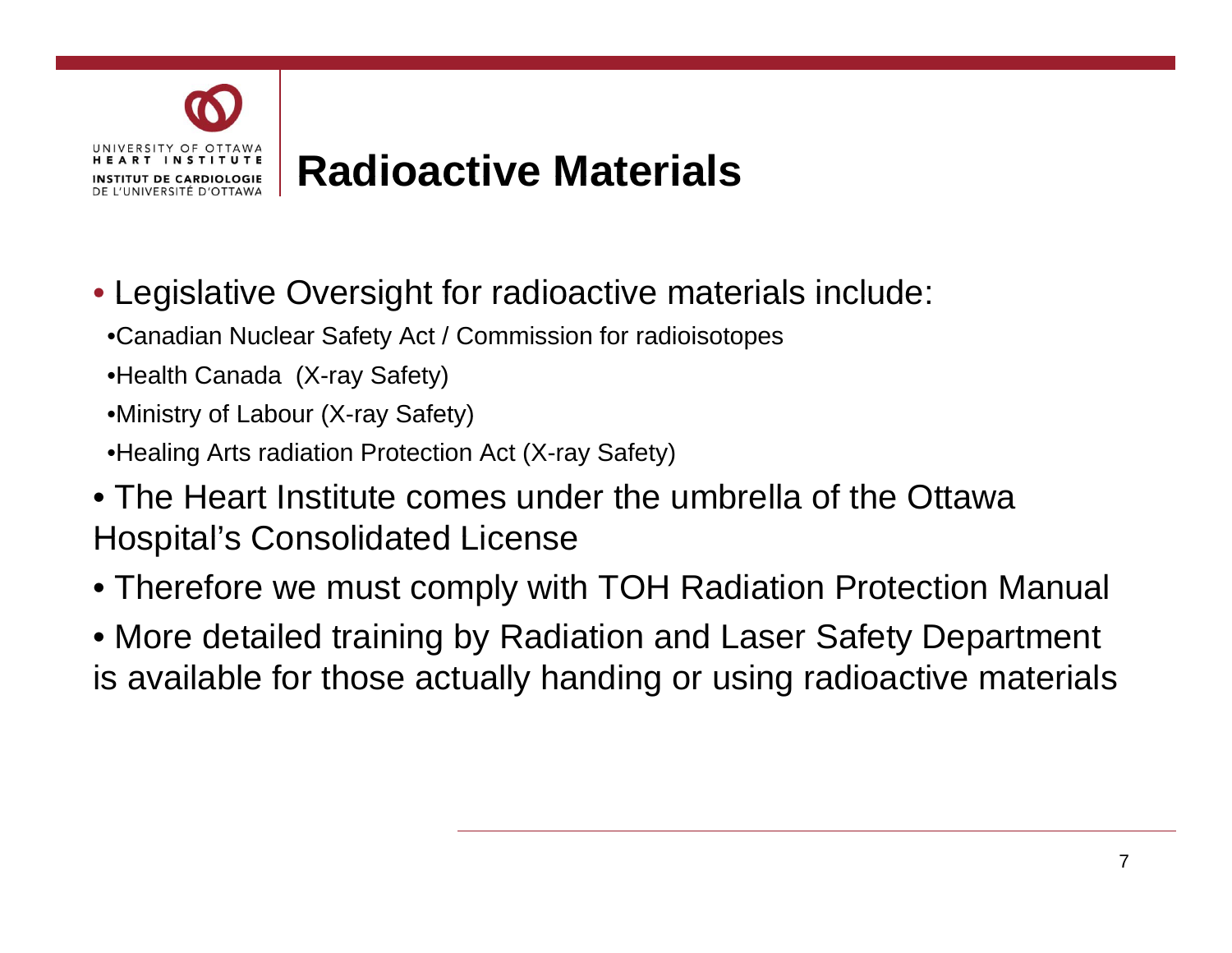

# **LASER Use in the Heart Institute Institute**

- LASER is an acronym that stands for Light Amplification by Stimulated Emission of Radiation
- Laser light is monochromatic (single colour) and collimated (focused in a narrow beam) – these properties enable lasers to produce very powerful beams of light
- Laser light is a form of non-ionization radiation ie contains less energy than radioactive materials and cannot remove electrons from atoms – can be a hazard nevertheless
- In the Heart Institute lasers are in use in the Cardiac Operating Room and in research laboratories (primarily enclosed)
- there are 2 types of hazards associated with laser use  $-$  beam hazards and non-beam hazards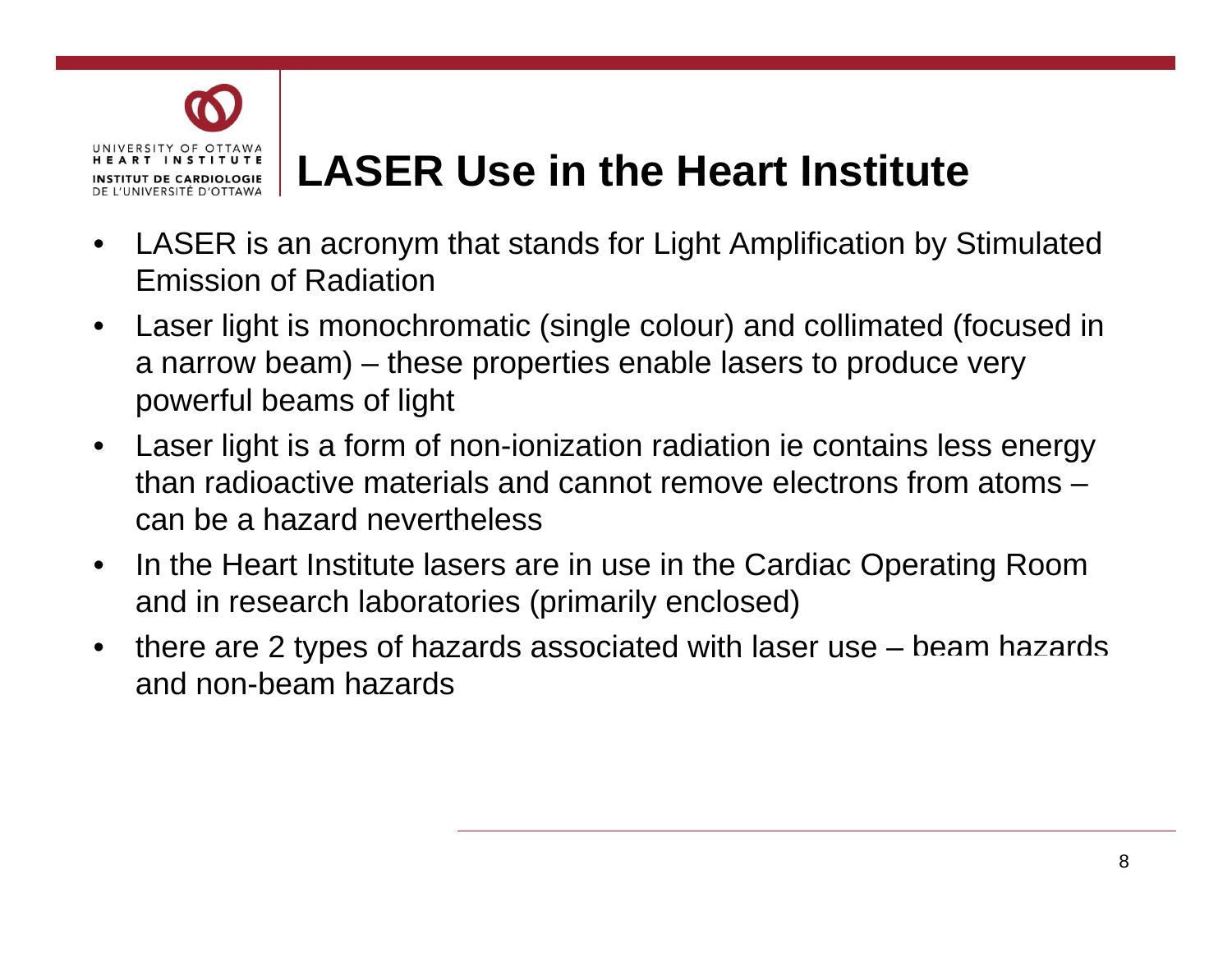

# **LASERS - Hazards**

| <b>Beam Hazards</b>                                                      | <b>Non-Beam Hazards</b>                                                                                                                                            |
|--------------------------------------------------------------------------|--------------------------------------------------------------------------------------------------------------------------------------------------------------------|
| Eye damage $-$ corneal and $/$ or retinal<br>burn<br>Can cause cataracts | Electrical – high voltage / electrical<br>shocks<br>Chemical – use of compressed gases,<br>chemicals in dye lasers<br>Fire – high radiant power can cause<br>fires |
| Skin damage – burns, red skin,<br>accelerated aging and pigmentation     | LGAC - Laser generated air<br>contaminants - Laser "plumes". Can<br>contain carcinogens, mutagens, irritants<br>and fine dust which can be inhaled by<br>operators |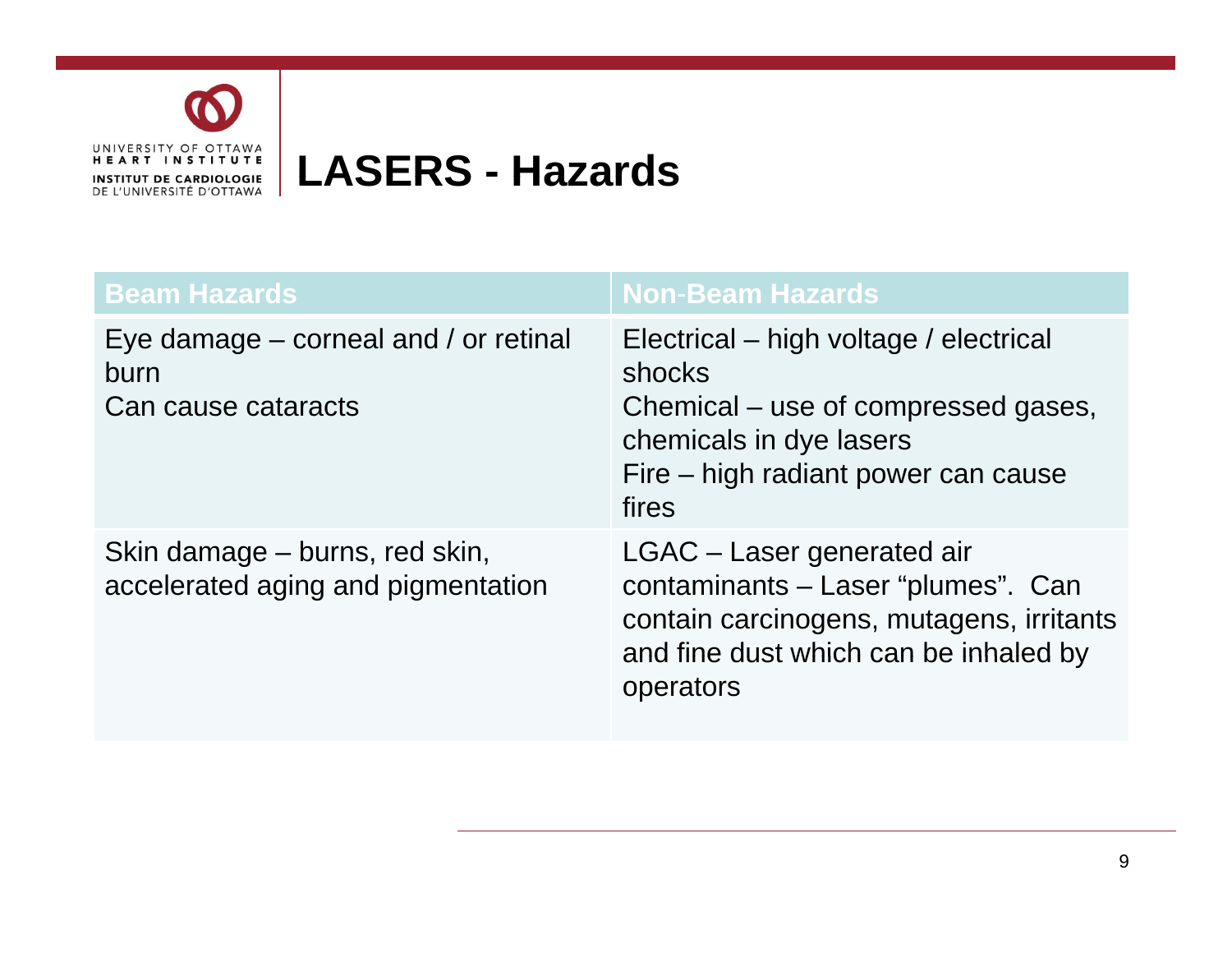

### **Laser Warning Signs Training**



•All staff who will be required to work directly with a Laser or in a Laser controlled area must attend appropriate training from the Laser Safety Officer at the Ottawa Hospital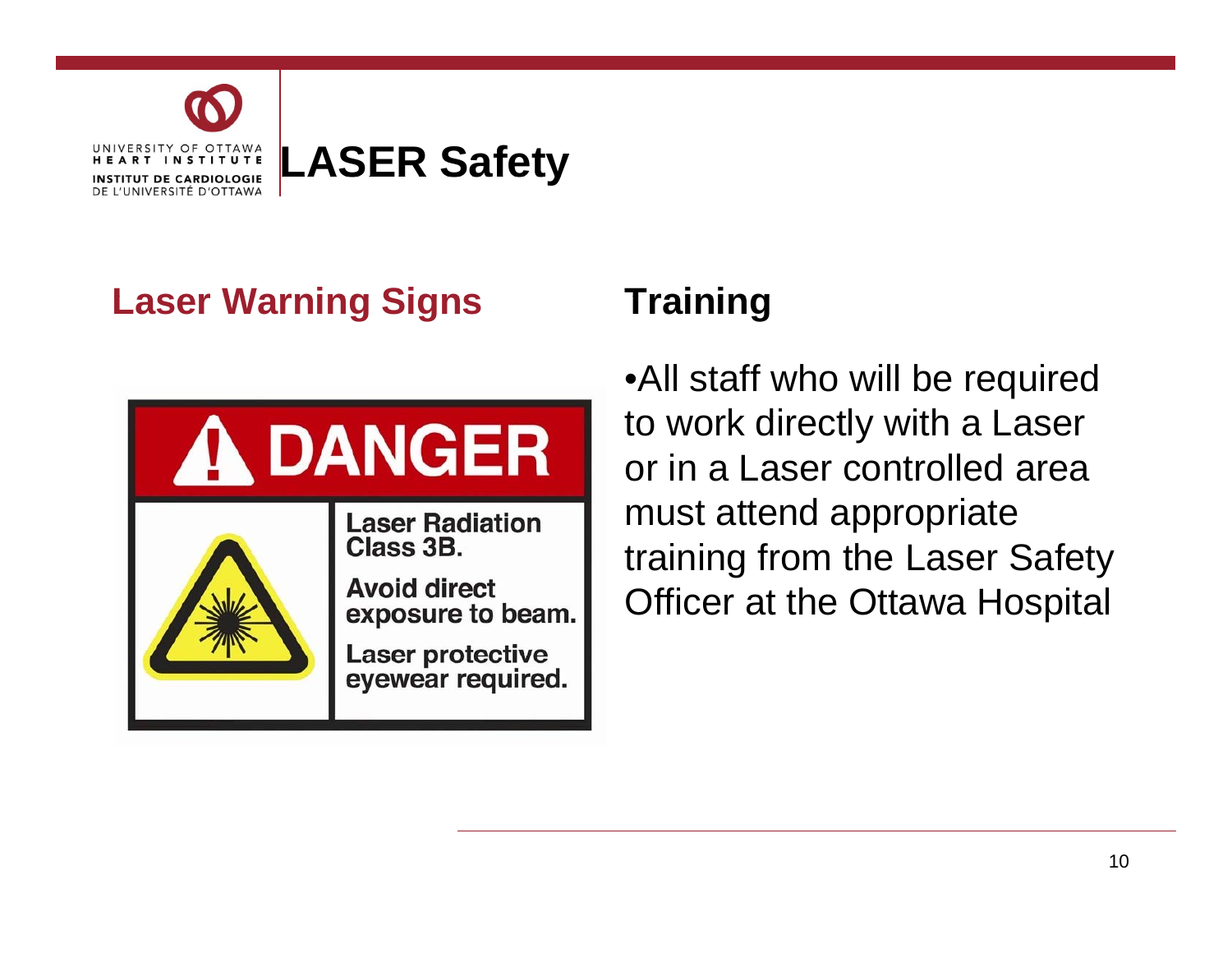

# **Biohazardous Infectious Materials Infectious Materials**

• Biohazardous Infectious materials are living organisms such as viruses and bacteria or the product of a living organism such as a biotoxin

• Workers could be exposed to biohazardous infectious materials from exposure to human blood, bodily fluids or tissue in patient care areas or to viruses and bacteria used in research laboratories.

- $\bullet$  Legislative oversight is from the Public Health Agency of Canada … they have issued the Canadian Biosafety Standards
- •There are also requirements under the Occupational Health and Safety Act and WHMIS
- •Specific Biosafety training is required for users in Research

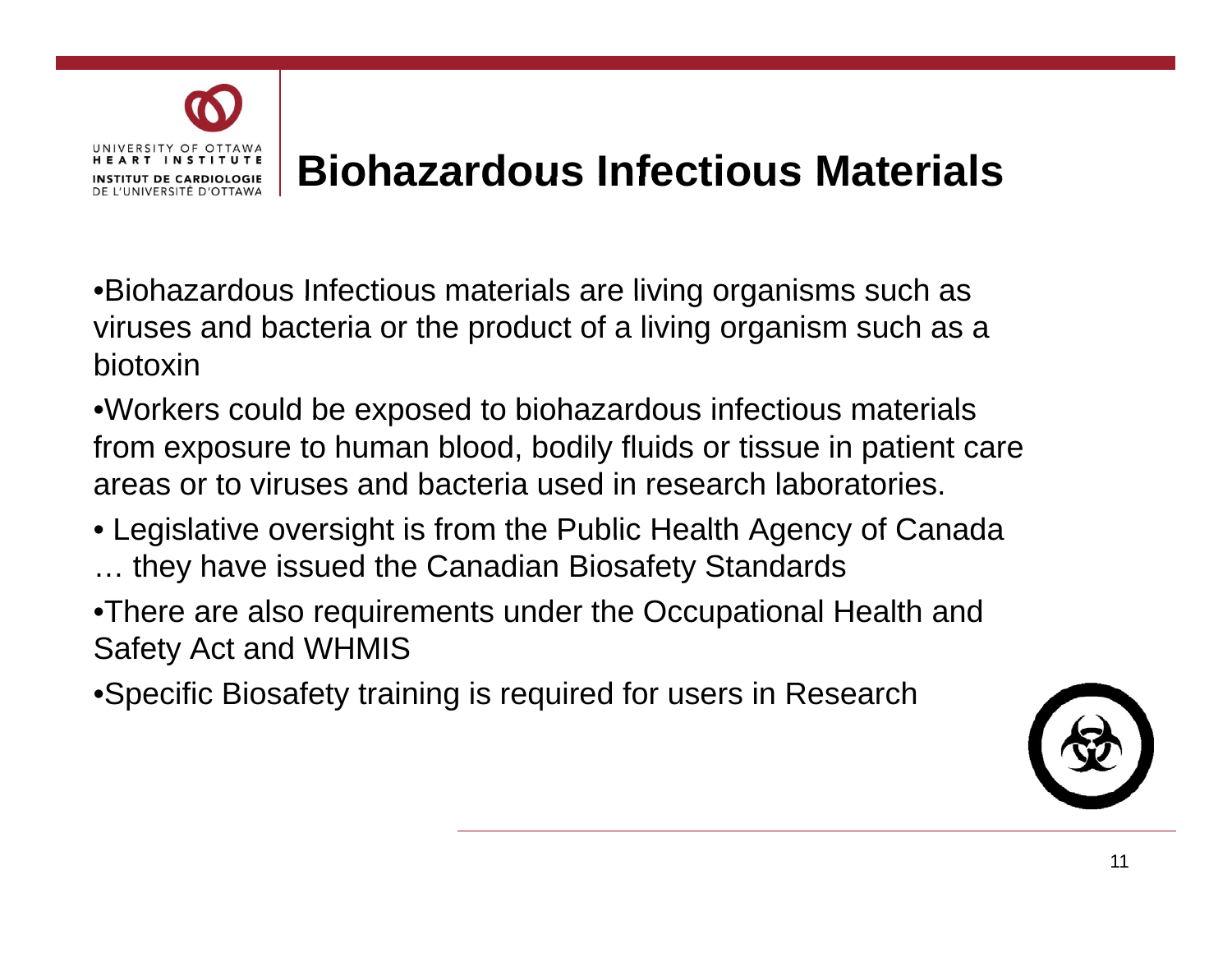





# **Workplace Hazardous Materials Information System**

#### **WHMIS = The right to Know(about hazardous to hazardous materials that are used on the job)**

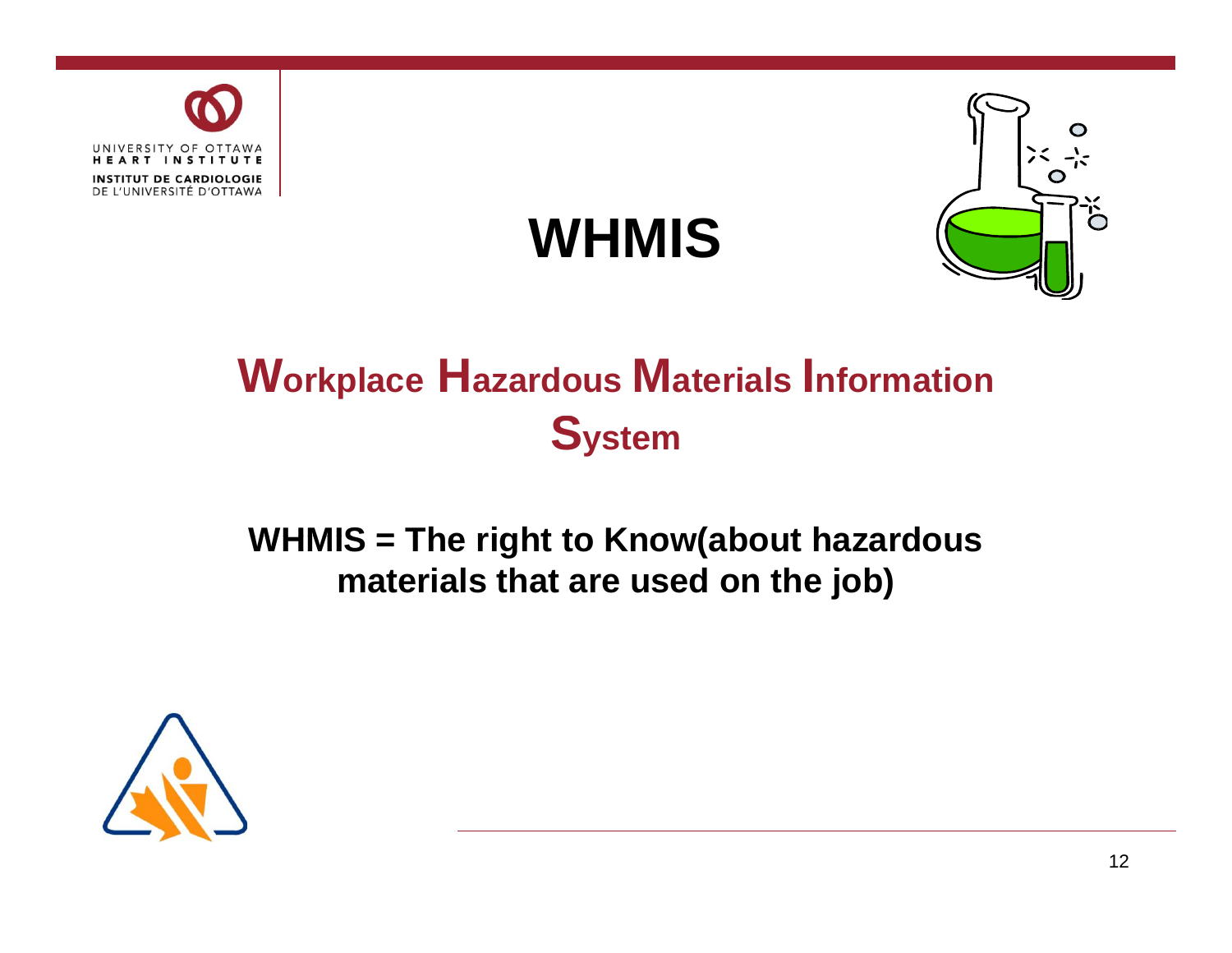

# **WHMIS 2015**

- In 2015 Canadian WHMIS changed to align with the Globally Harmonized System (GHS) for classifying chemical hazards and communicating health and safety information
- Why? … currently many different countries have different classification and labeling systems which can be confusing and difficult to comply with .. The UN developed the GHS which will standardize classification and labeling and facilitate communication
- GHS identifies 3 major hazard groups for chemicals:

•Physical

•Health

•Environmental ….. Canada has not adopted this hazard group

• The essential elements of WHMIS remain the same  $-$  hazard symbols have been replaced with pictograms, MSDSs are now called SDSs and controlled products are now called hazardous products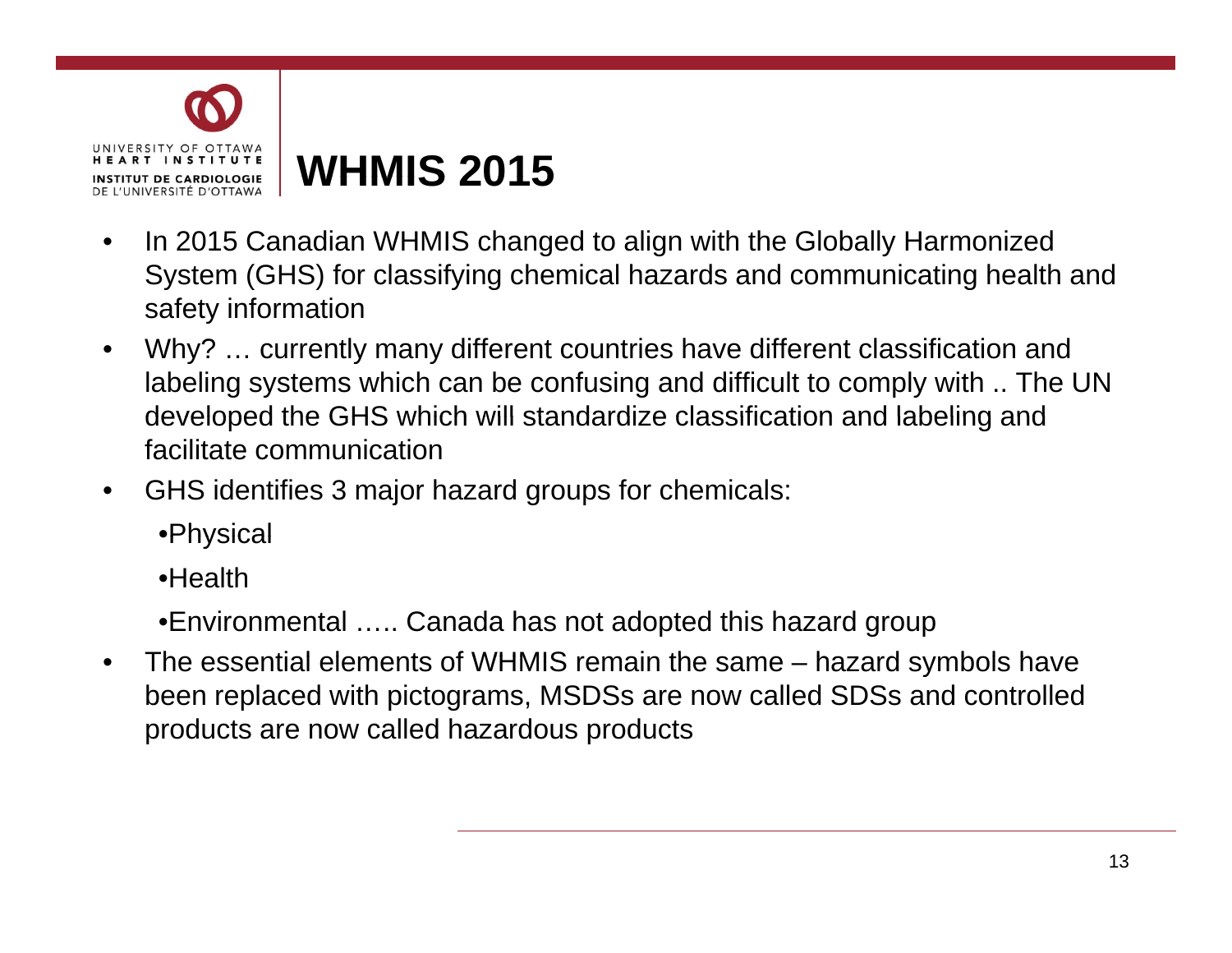

- The amended WHMIS 2015 Legislation was introduced in several phases that allowed both suppliers of hazardous materials and employers to choose to comply with WHMIS 1988 or WHMIS 2015
- In December 2018 the new regulations will be fully in force which means that Heart Institute workers will need to be fully trained on the requirements of the updated WHMIS legislation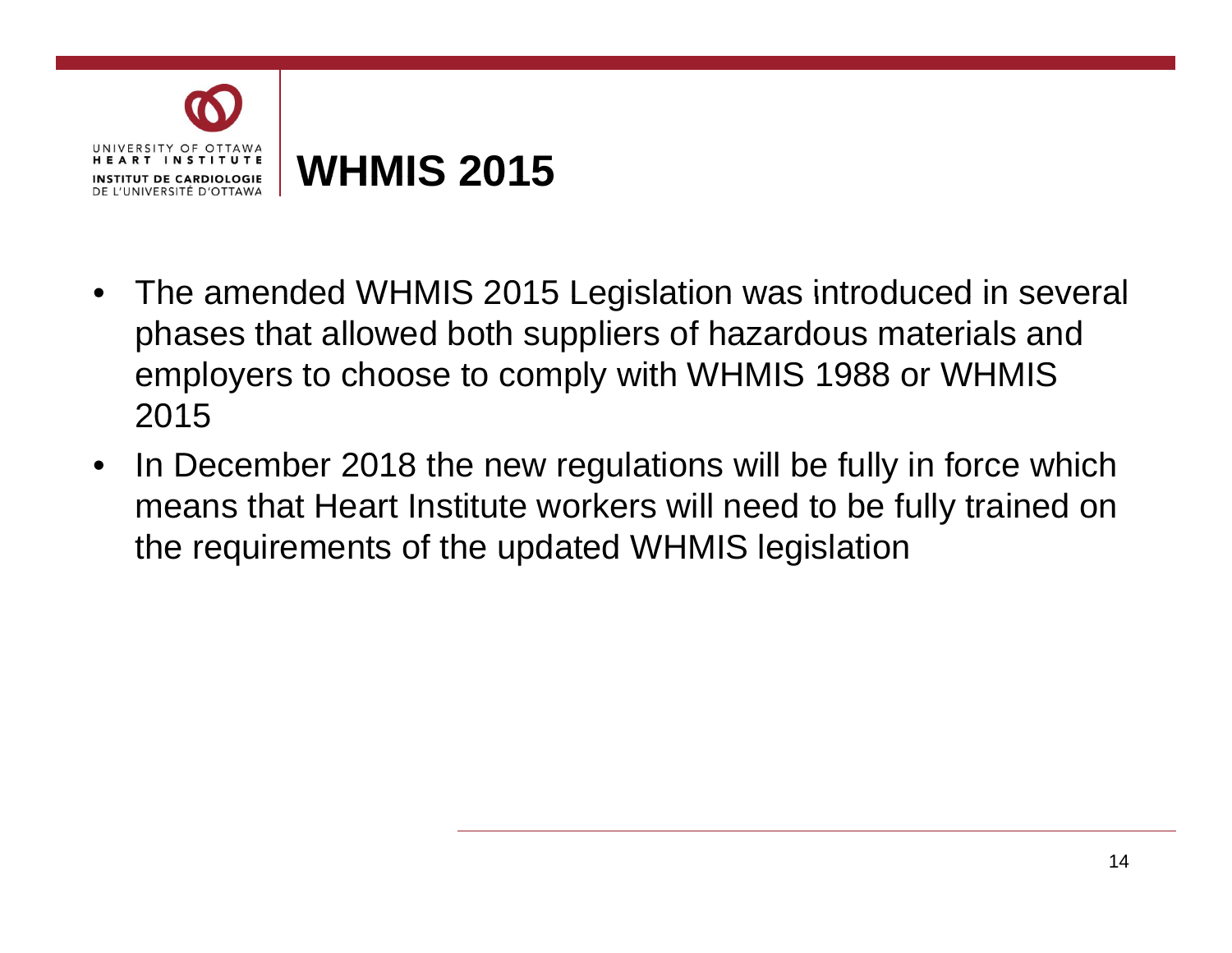

## **Staying the same ….**

#### • **Information Delivery System**

- •System of Labels
- •Use of Safety Data Sheets (SDS)
- •Worker training programs
- •**Application to all Canadian workplaces**

#### •**Supplier responsibilities**

- •Classify their hazardous products
- •Label appropriately
- •Prepare and provide safety data sheets to customers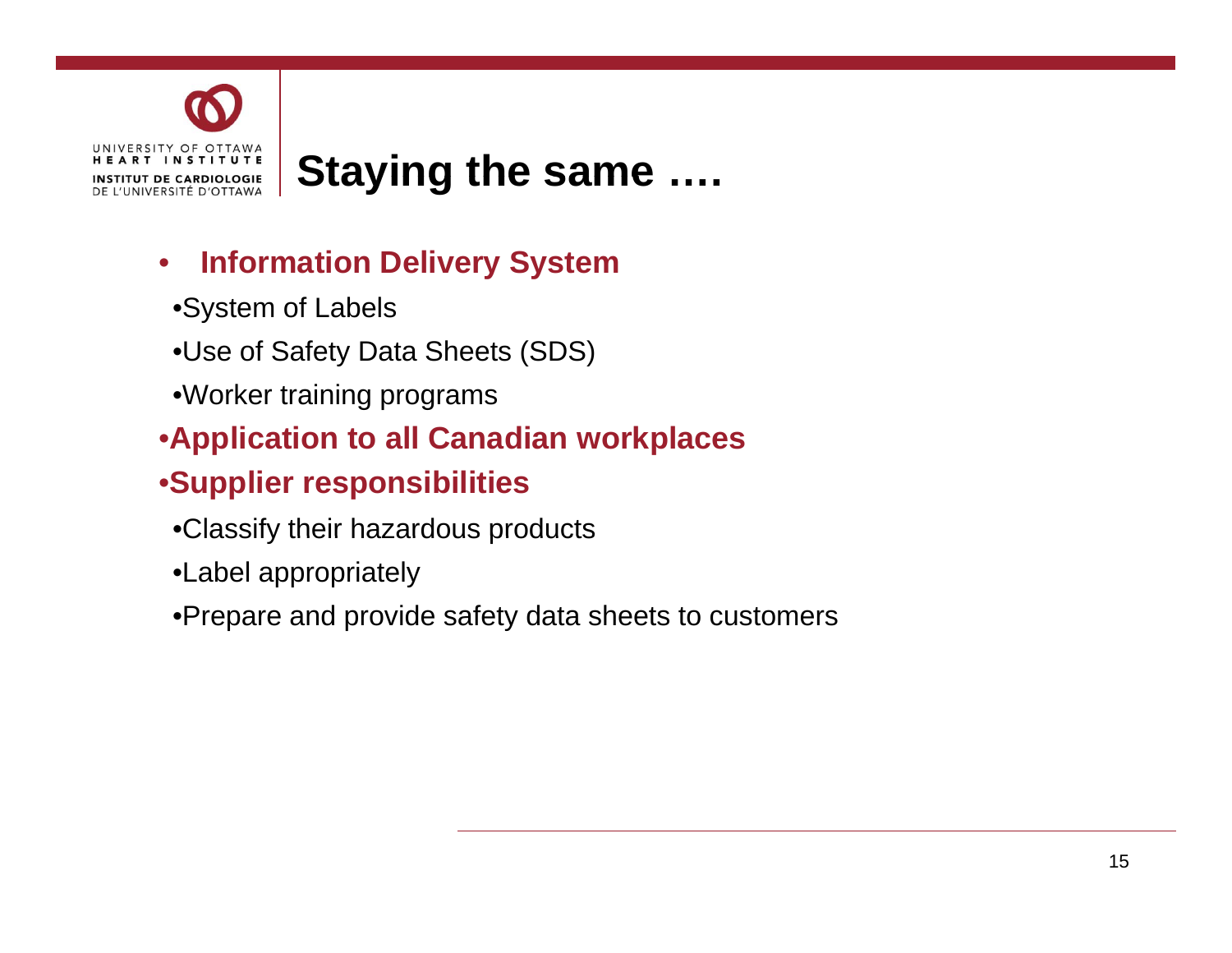

#### **•Employer responsibilities**

- •Identify all hazardous materials in the workplace
- •Obtain and post all applicable SDSs
- •Ensure workplace labels are applied where required
- •Provide training to employees

#### •**Worker rights and responsibilities**

- •Right: to know all about the hazardous materials being used on the job
- •Responsible to attend training and apply the knowledge when working with hazardous materials

•Report any non-compliance items such as missing labels or SDSs to the supervisor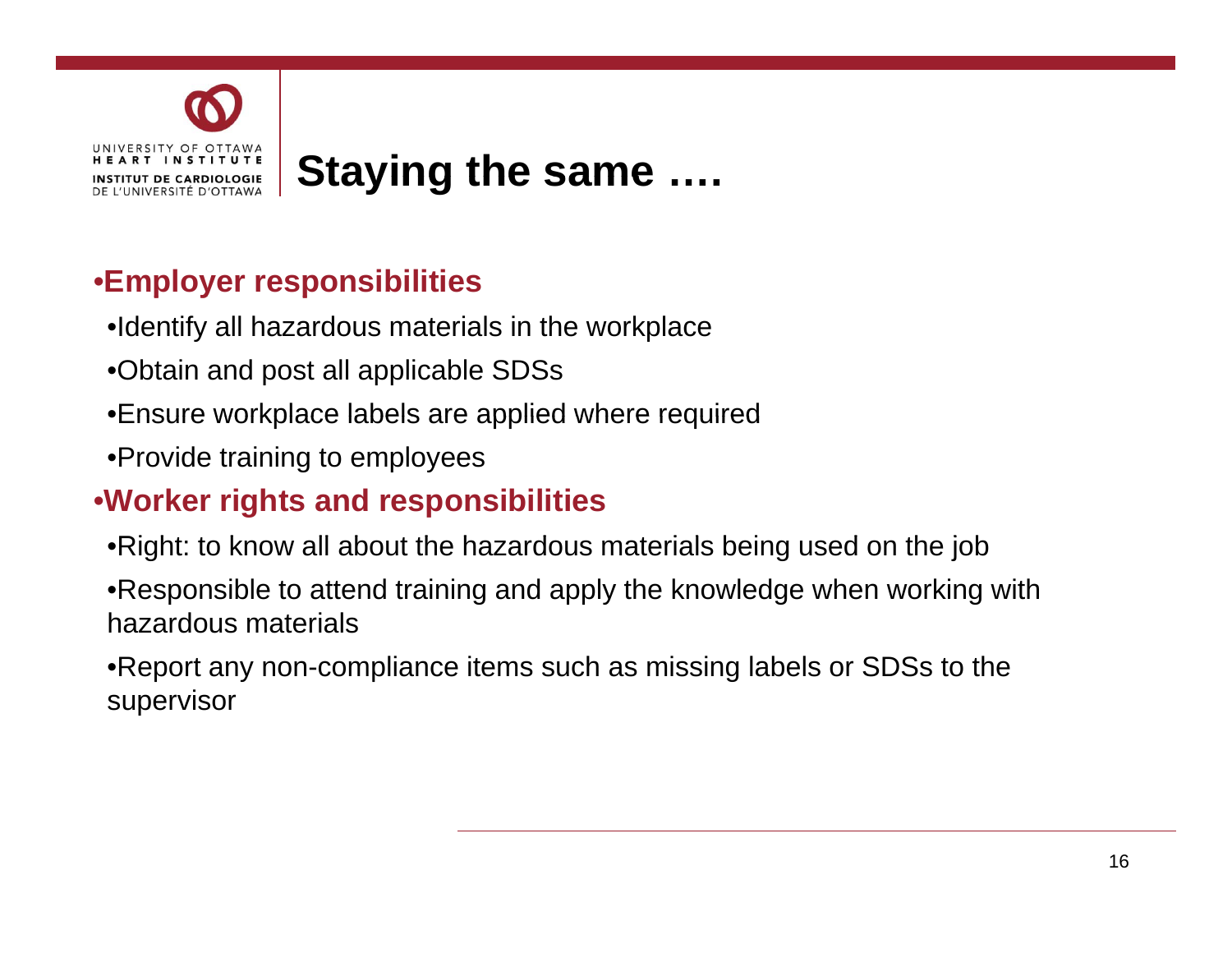

# **WHMIS 2015 2015 …**

- Applies two major hazard groups physical and health
- $\bullet~$  Each hazard group includes hazard classes that have specific hazardous properties such as …

•Physical – flammability, reactivity or corrosivity etc •Health – acute toxicity, eye irritation, respiratory sensitization etc

- Pictograms are used to show the user what type of hazard is present for the particular hazardous product …. At a glance the user can see, for example, if the product is flammable, toxic etc
- Most have a red square on point border with the symbol inside the border …..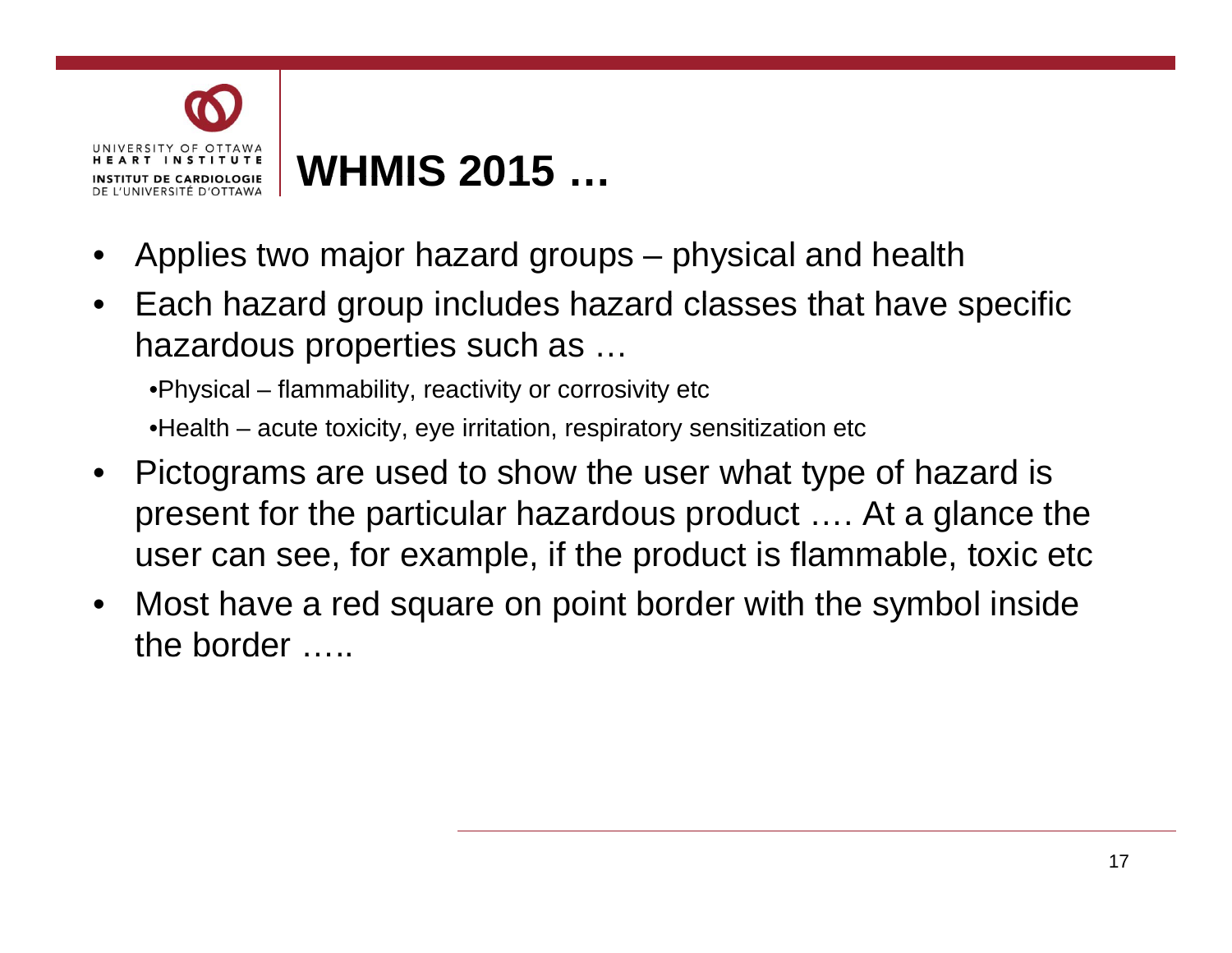

### **WHMIS 2015 Pictograms**



18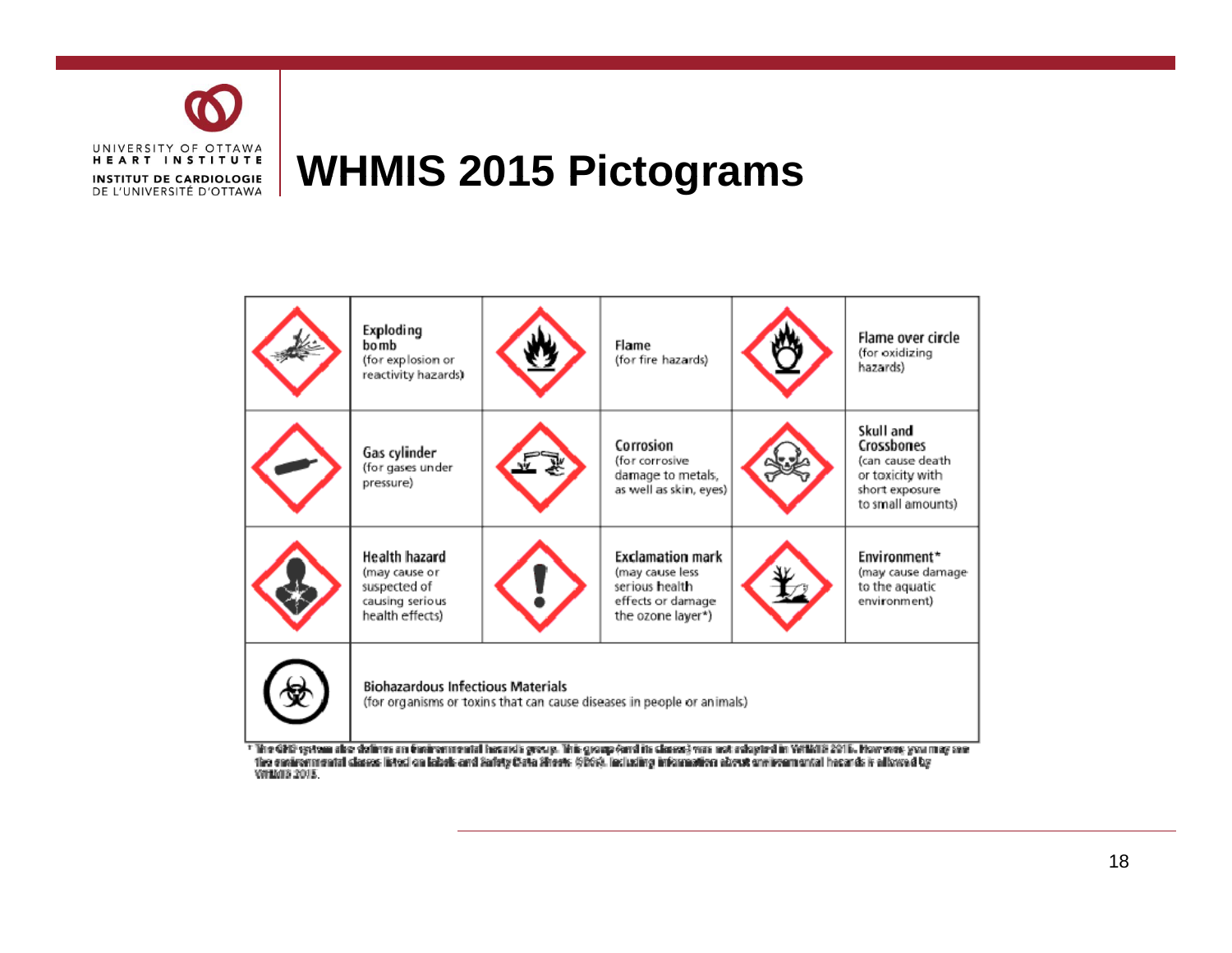

# **Exemptions from WHMIS**

- •Explosives
- •Pesticides
- •Radioactive Material
- Manu fac ture d goo ds
- •Tobacco products
- •Consumer goods
- •Cosmetics, food and drugs
- •Wood products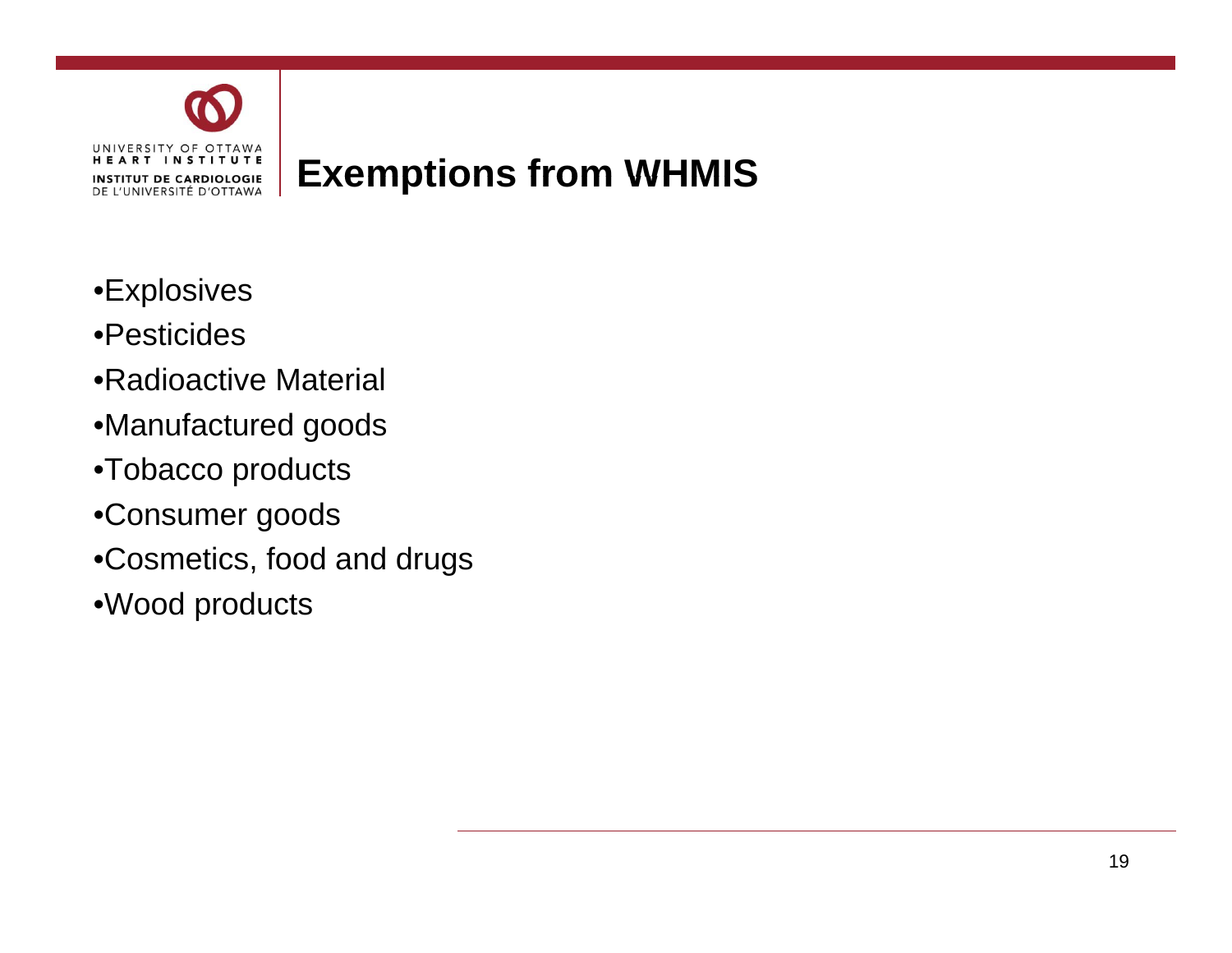

•A source of information on a controlled product

•The first element of WHMIS information that directs users to the second element – SDSs

- •Two types
	- •Supplier
		- **Applied by the supplier before the product enters the workplace**
	- •Workplace
		- **Applied in the workplace by the user (when product is decanted or when supplier label is missing** or damaged)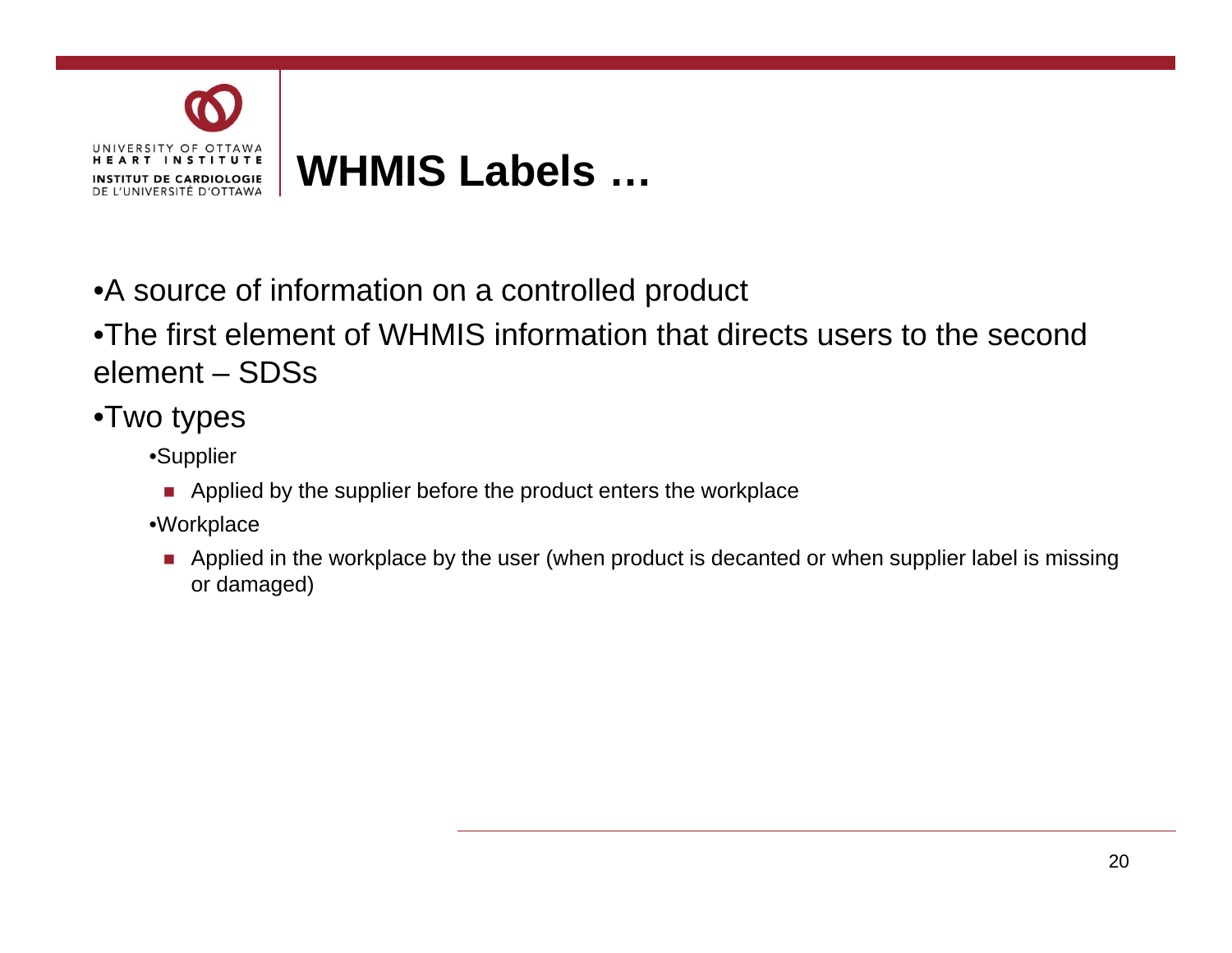

#### •WHMIS supplier labels must have the following information:

- •Product identifier
- •Initial supplier identifier
- •Pictogram
- •Signal word
- •Hazard statement
- •Precautionary statement(s)
- •Supplemental label information

#### •No specific border required

•Labels must be in English and French – one bilingual label or one English and one French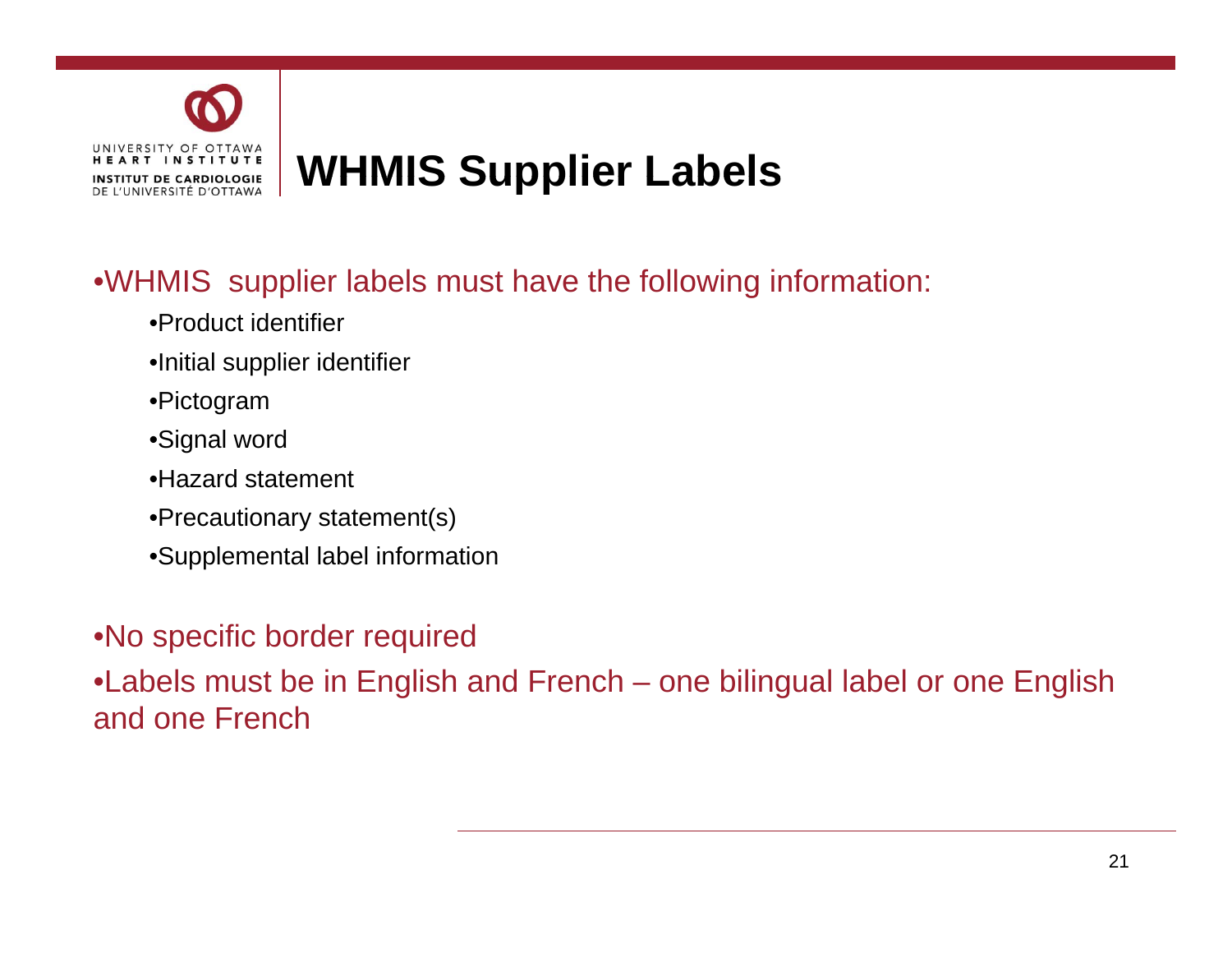

- WHMIS 2015 introduces the concept of a signal word
- A signal word is a word used to alert a user of a potential hazard of the material and to indicate the severity of the hazard
- There are 2:

•Danger is used for high risk hazards •Warning is used for less severe hazards

• Signal words must be shown on the supplier label and the "Hazards Identification" section of the SDS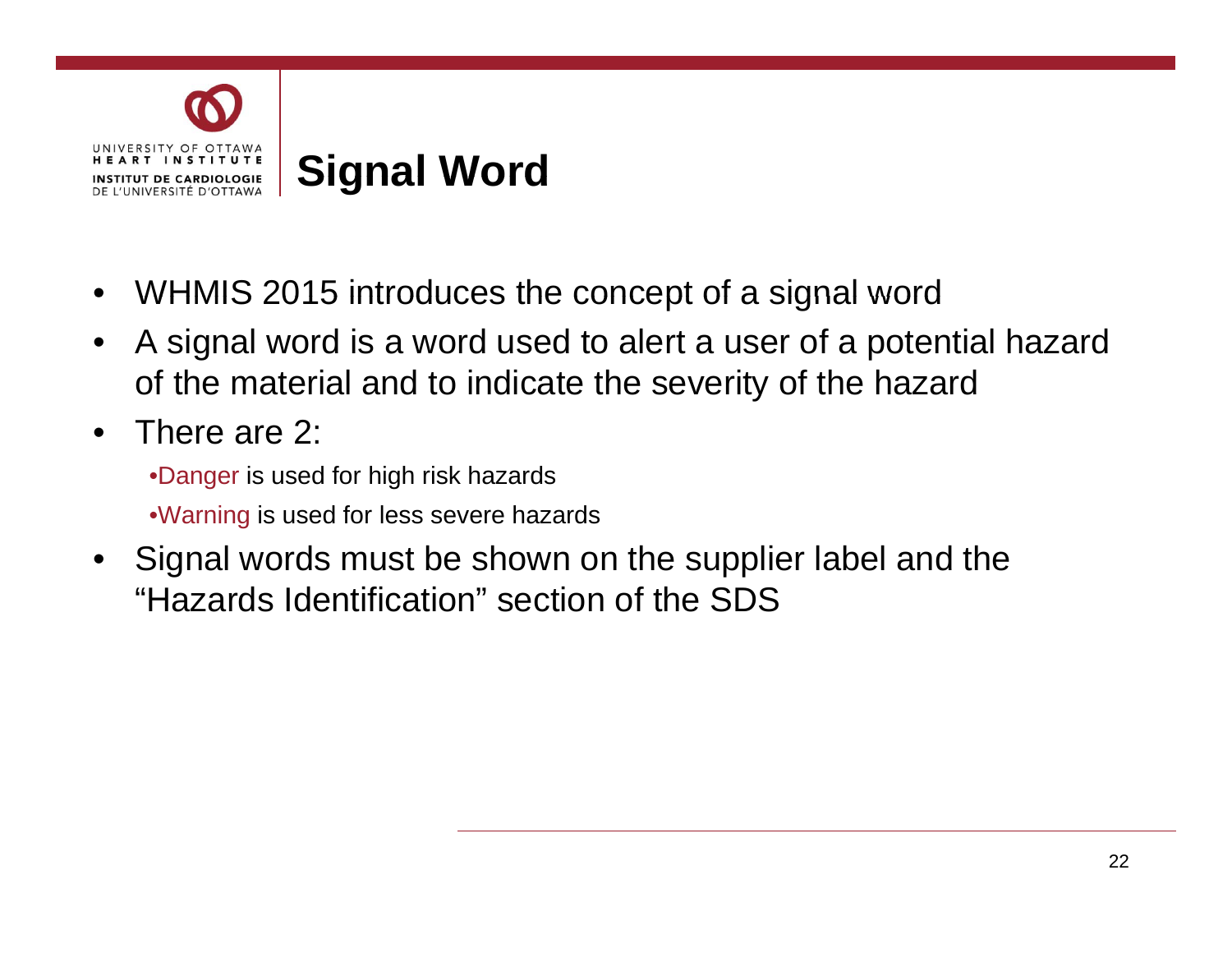

• **….. A brief standardized sentence that describes the most significant hazards of the product** 

#### • **Examples are:**

- •Extremely flammable gas
- •Fatal if inhaled
- •May cause cancer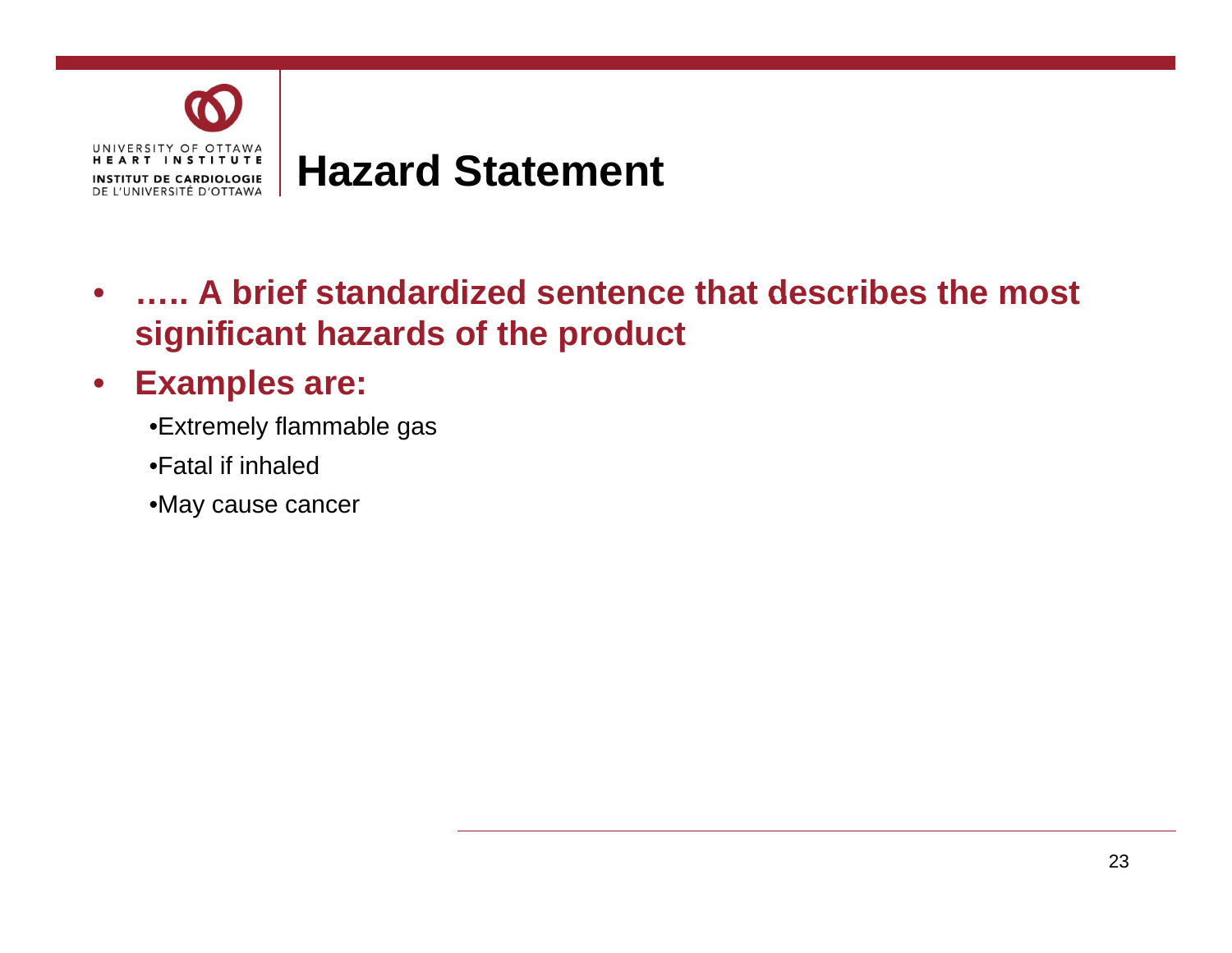

# **Precautionary Statement**

• **Provide advice on how to safely store or handle the product product to minimize exposure .. Like hazard statements they are also standardized statements** 

#### • **Examples are:**

•Keep container tightly closed

- protect from sunlight
- •Wear protective gloves … etc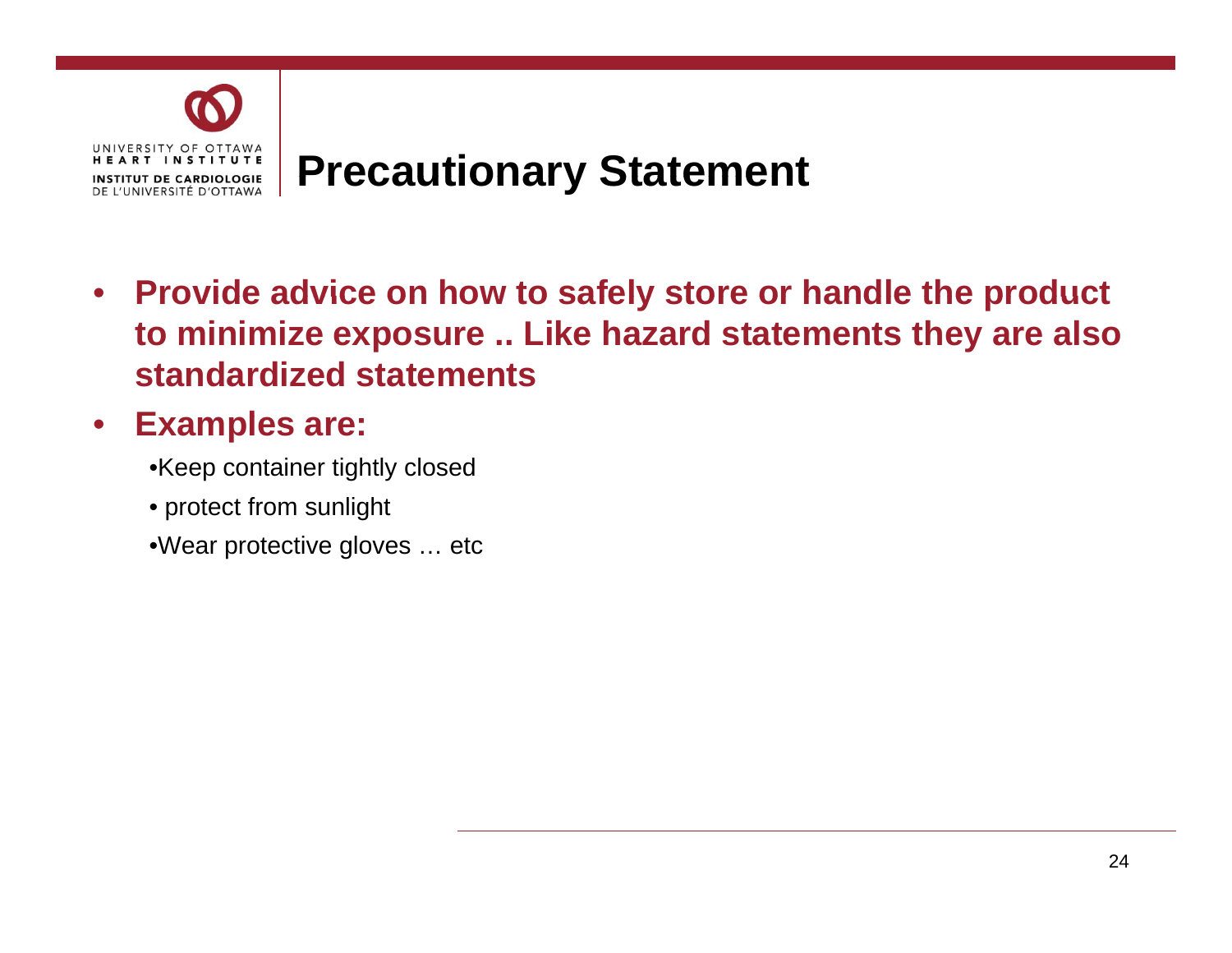

#### •must contain 3 categories of information as follows:

- •Product name
- •Safe handling precautions/precautionary statements may include pictograms
- •Reference to the safety data sheet if available
- •There is no requirement for borders

•Employers are responsible to apply workplace labels … so in the laboratory for example the principal investigator must ensure they are used when appropriate:

- •A hazardous product is transferred to another container
- •A supplier label becomes lost or illegible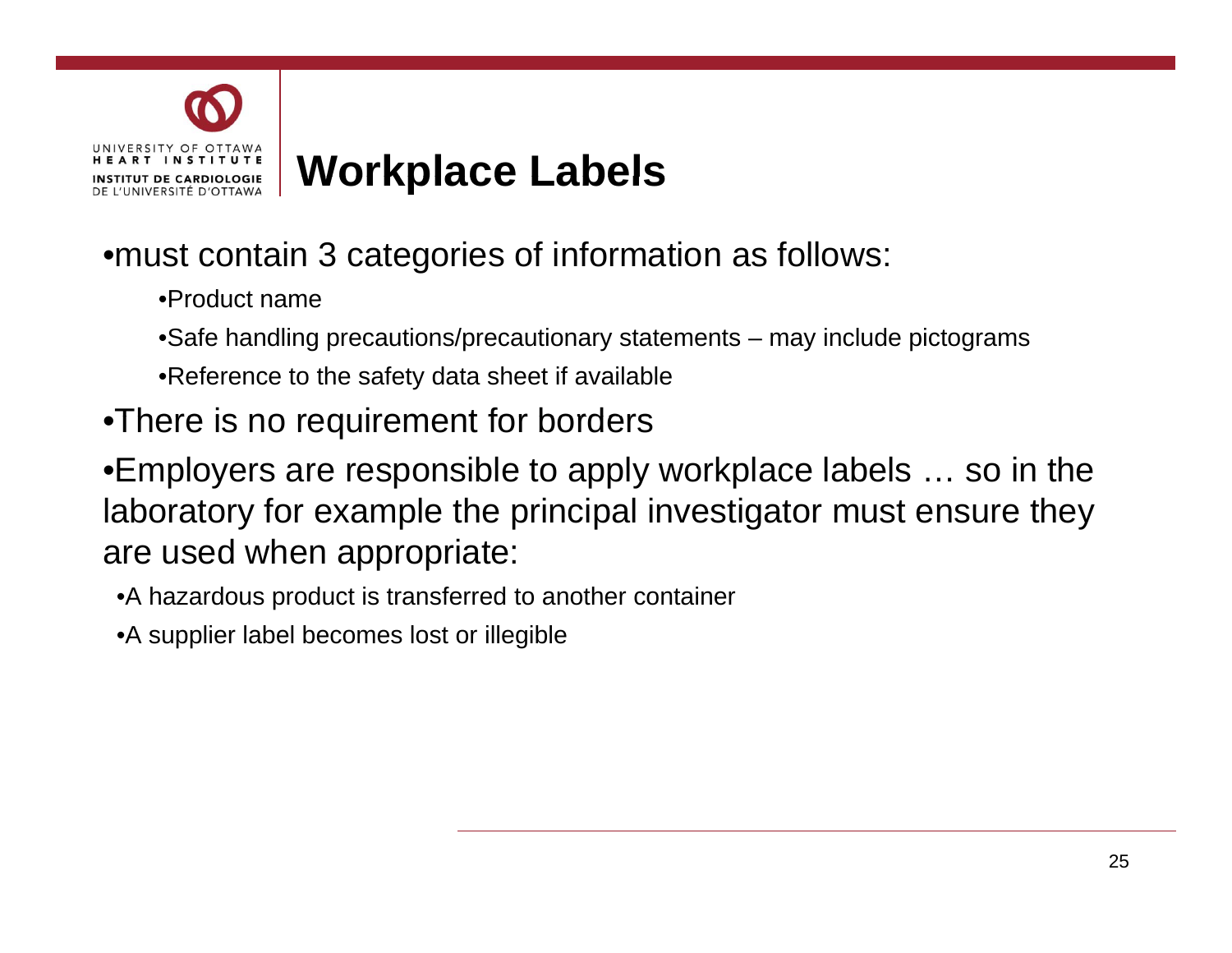

- Summary documents that provide information about the hazards of a product and advice about safety precautions (so essentially the same as an MSDS)
- Every product that is classified as a hazardous product under WHMIS must have an SDS
- 16 Sections are legislated
- No listed expiry date ... when the supplier becomes aware of new information the SDS must be updated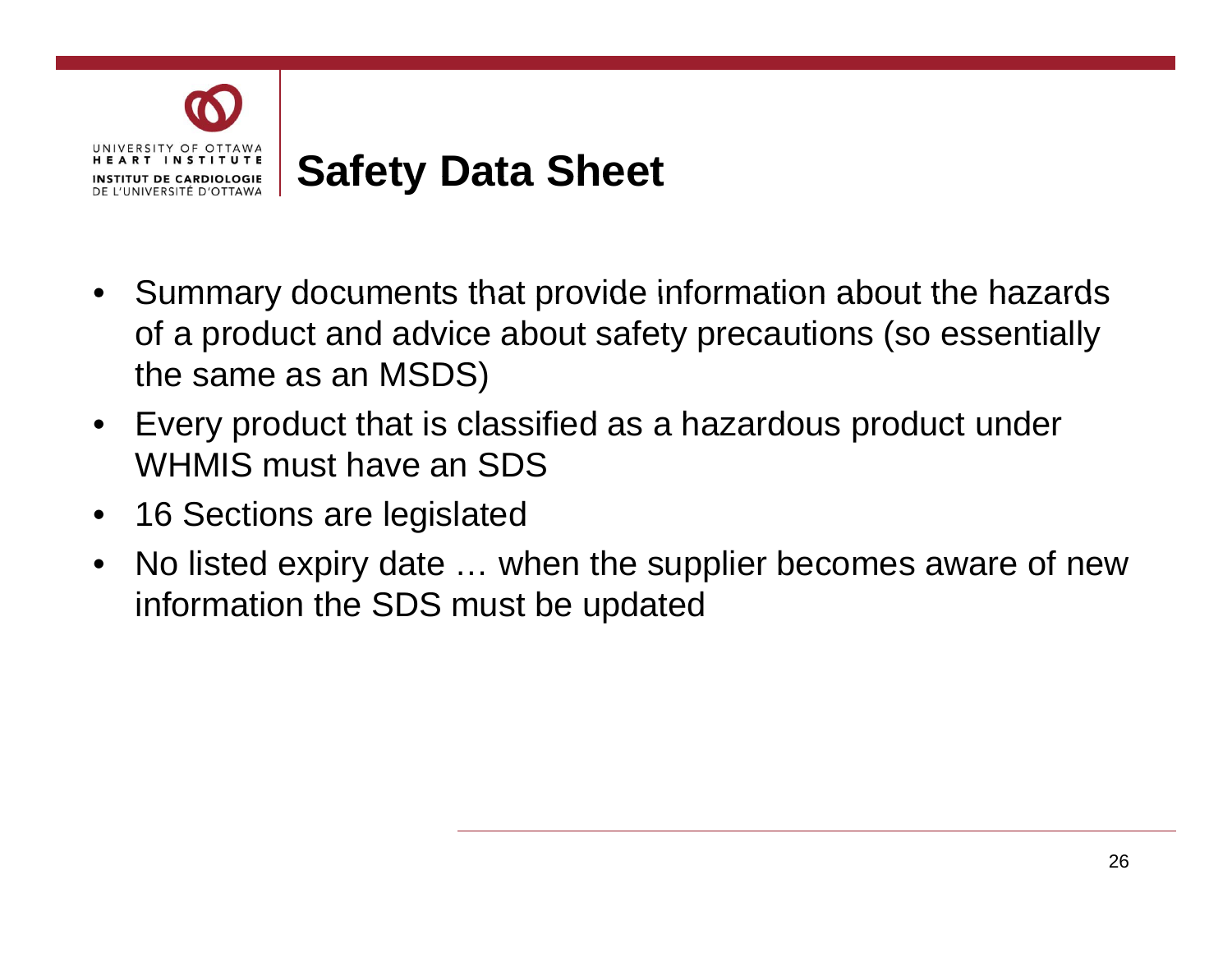

# **SDS Information**

| <b>Section</b>                        | <b>Content</b>                                                                                                                                                  |
|---------------------------------------|-----------------------------------------------------------------------------------------------------------------------------------------------------------------|
| <i><u><b>Identification</b></u></i>   | Product identifier (name)\ any other means of identification<br>Recommended use / restrictions on use<br><b>Canadian Supplier</b><br>Emergency telephone number |
| <b>Hazard identification</b>          | <b>Hazard classification</b><br>Label elements $-$ symbol, hazard statement(s).                                                                                 |
| Composition/Ingredient<br>Information | <b>Chemical name</b><br>Common name and synonyms<br>CAS number or any unique identifier<br>Chemical name of impurities or additives if any<br>concentration     |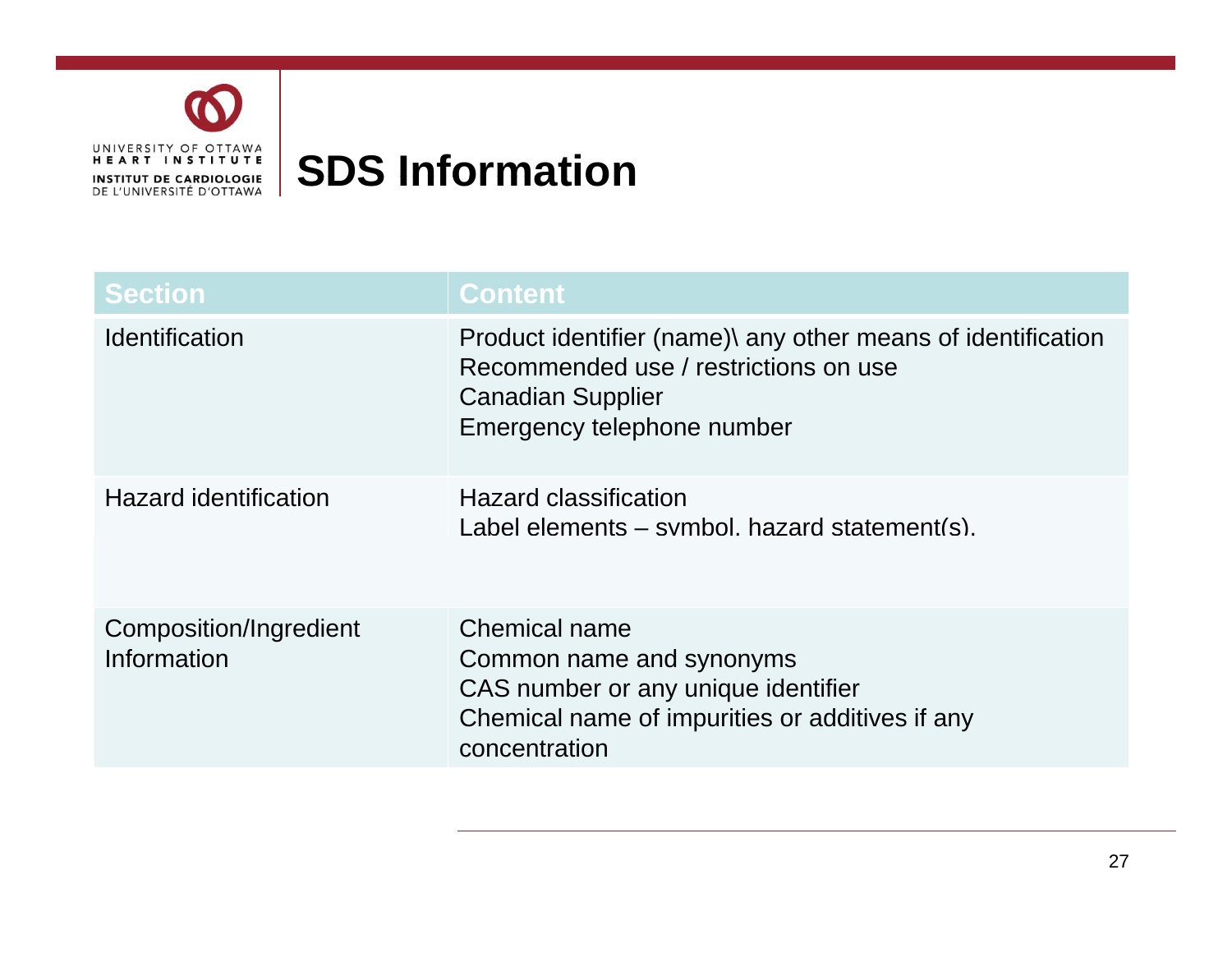

# **SDS Information ….**

| <b>First aid measures</b> | First aid measures by route of exposure – skin,<br>inhalation, eye contact or ingestion<br><b>Most important symptoms and effects</b><br><b>Immediate medical attention and special</b><br>treatment if necessary |
|---------------------------|-------------------------------------------------------------------------------------------------------------------------------------------------------------------------------------------------------------------|
| Fire Fighting measures    | Suitable / unsuitable extinguishing media<br>Specific hazards arising from the hazardous product<br>Special PPE and precautions for fire-fighters                                                                 |
|                           |                                                                                                                                                                                                                   |
| Handling and storage      | Precautions for safe handling<br>Conditions for safe storage (including incompatible<br>materials)                                                                                                                |
|                           | Individual protection measures such as PPE                                                                                                                                                                        |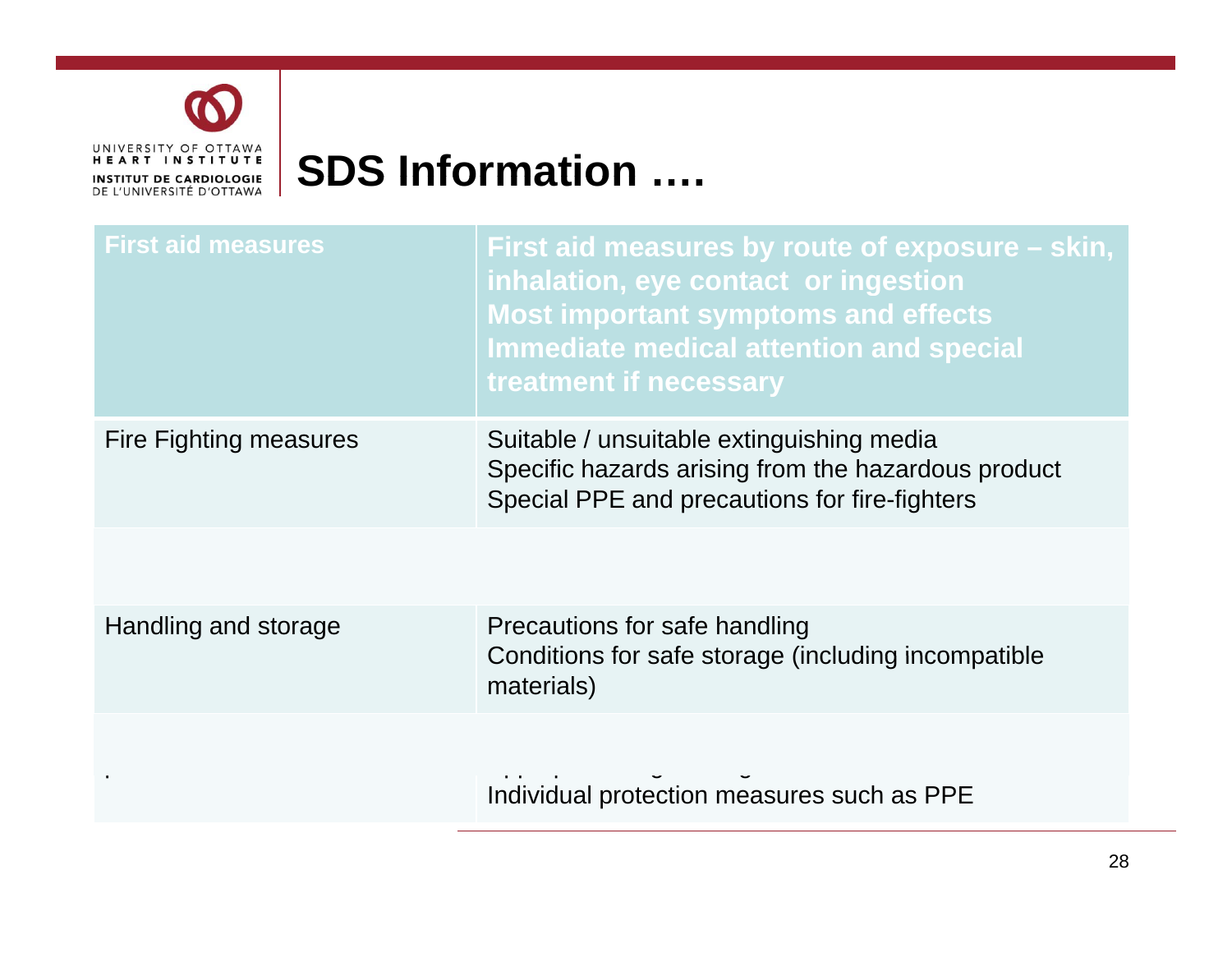

# **SDS Information ….**

| <b>Physical and chemical</b><br>properties | Properties such as appearance, odour threshold, pH,<br>boiling point, melting point, flash point, flammable<br>limits, etc                                                                                   |
|--------------------------------------------|--------------------------------------------------------------------------------------------------------------------------------------------------------------------------------------------------------------|
| <b>Stability and reactivity</b>            | Reactive or not, incompatible products, hazardous<br>decomposition products, conditions to avoid $\alpha$ to                                                                                                 |
| <b>Toxicological information</b>           | Description of the various toxic health effects and the data<br>used to identify those effects such as:<br>Routes of exposure<br><b>Symptoms</b><br>Delayed and immediate effects, chronic and acute effects |
| <b>Ecological Information</b>              | Hazards to the environment, does it bio-accumulate etc.<br>Under WHMIS 2015 this section must be listed but<br>information does not have to be provided                                                      |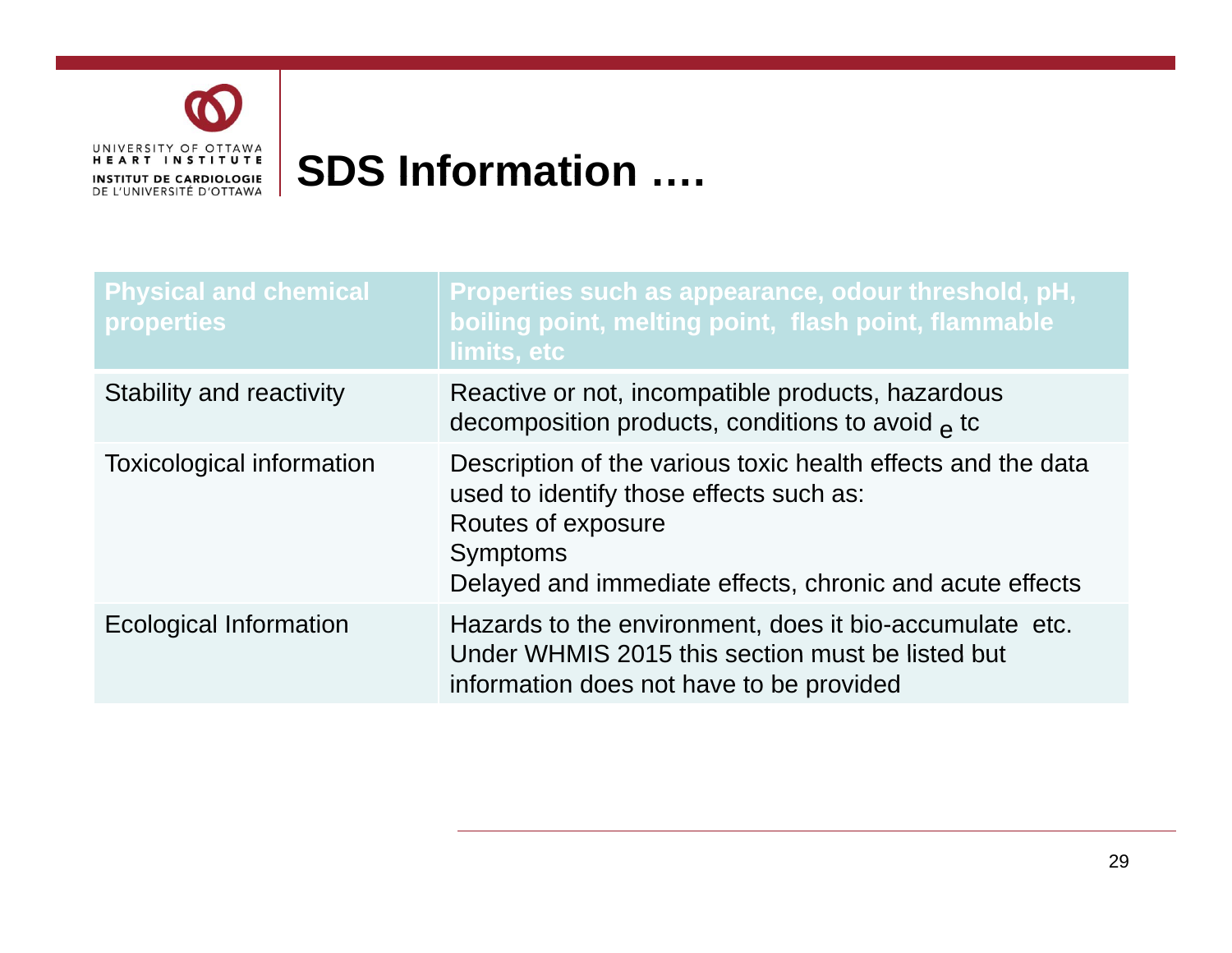

# **SDS Information ….**

| <b>Disposal considerations</b> | Information on safe handling for disposal and methods<br>of disposal, including any contaminated packaging<br>Under WHMIS 2015 this section must be listed but<br>information does not have to be provided                                                                                            |
|--------------------------------|-------------------------------------------------------------------------------------------------------------------------------------------------------------------------------------------------------------------------------------------------------------------------------------------------------|
| <b>Transport Information</b>   | Any information related to the safe transportation in<br>accordance with Transportation of Dangerous Goods<br>regulations: UN number, proper shipping name, packing<br>group, special precautions etc<br>Under WHMIS 2015 this section must be listed but<br>information does not have to be provided |
| <b>Regulatory Information</b>  | Safety, health and environmental regulations specific to the<br>product<br>Under WHMIS 2015 this section must be listed but<br>information does not have to be provided                                                                                                                               |
| <b>Other Information</b>       | Date of the latest revision of the SDS – There is no expiry<br>date on an SDS. The law requires SDSs to be updated<br>whenever there is significant new data.                                                                                                                                         |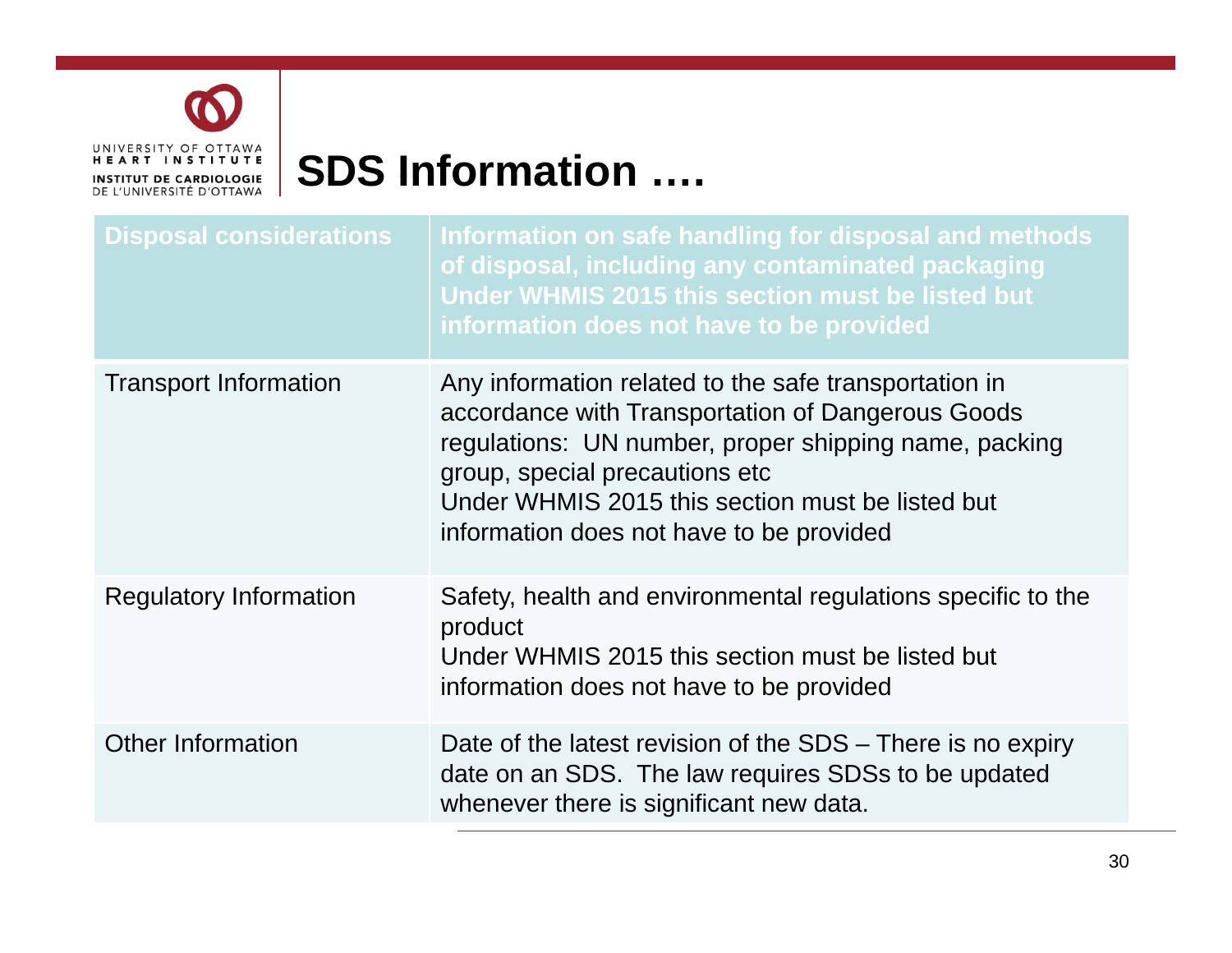

### **Working Safely with Hazardous Products**

- •Read the SDS…. Know the hazard(s)
- •Use / Wear appropriate personal protective equipment
- •Keep containers closed when not in use
- •Use, store or handle in a well ventilated area or in the fume hood
- $\bullet$ Keep only the smallest amounts possible in the work area
- •Label all hazardous materials
- •Practice good housekeeping (decontaminate surfaces frequently)
- Practice goo d personal cleanliness frequent han d washing
- •Segregate hazard classes in storage
- •Report all accidents, spills and exposures to the supervisor

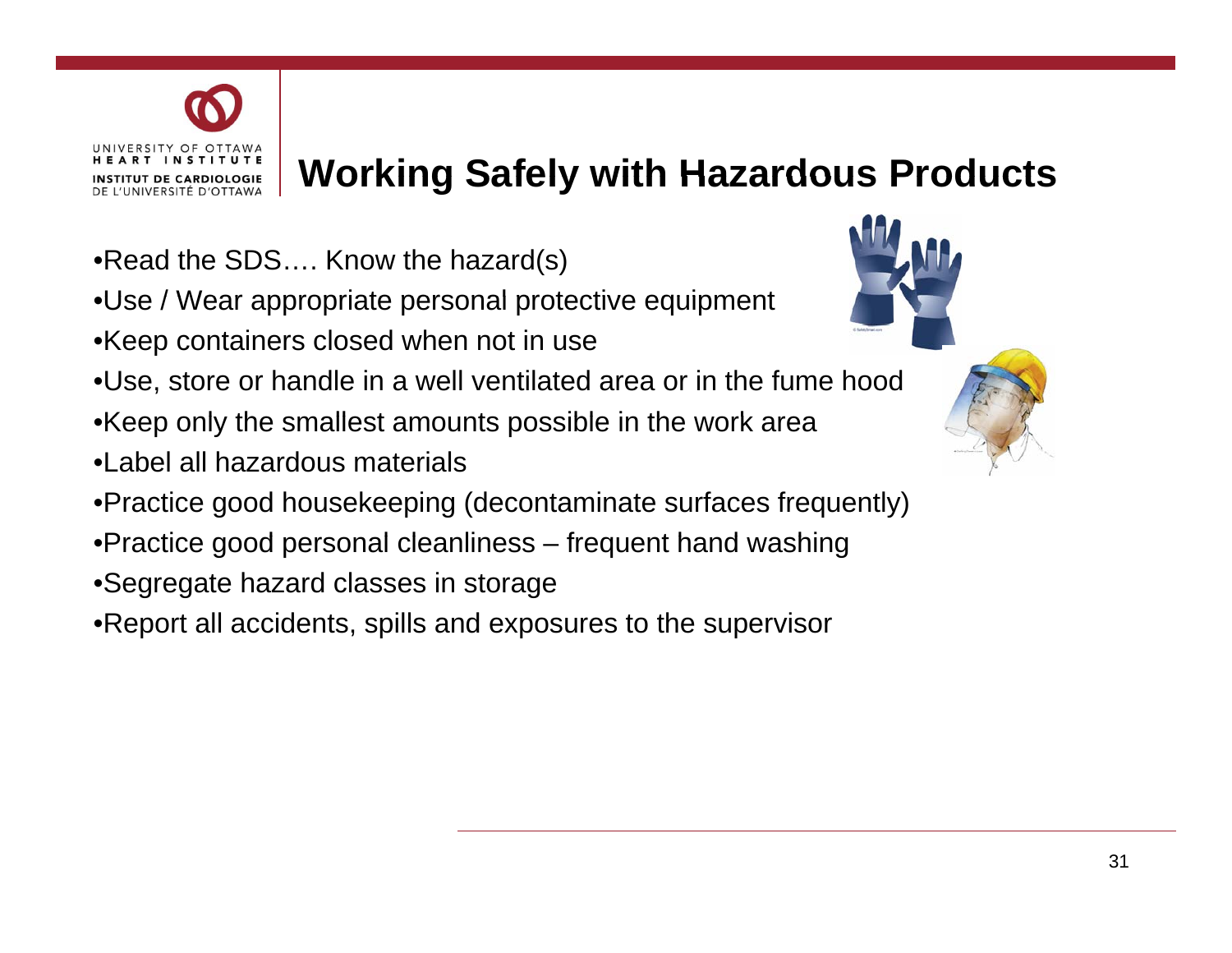

•Behave appropriately in the workplace – no horseplay, practical jokes or distracting behaviour

•Tie back long hair and confine loose clothing or jewelry

•Never eat (even chewing gum), drink, apply cosmetics or handle contact lenses in an area where hazardous materials are used or decanted – housekeeping room or lab

•Clean up spills immediately

#### •**Compressed Gases**

•Store in a cool, dry well ventilated space in a securely fastened upright position

•Leave protective valve cap in place when not in use

•Always transport using an appropriate cart / hand truck

•Label empty containers "EMPTY" and segregate

#### •**Flammable and Combustible Material**

•Eliminate ignition sources

•Store separately from oxidizing materials in approved flammable storage cabinets

•Minimize the amount in storage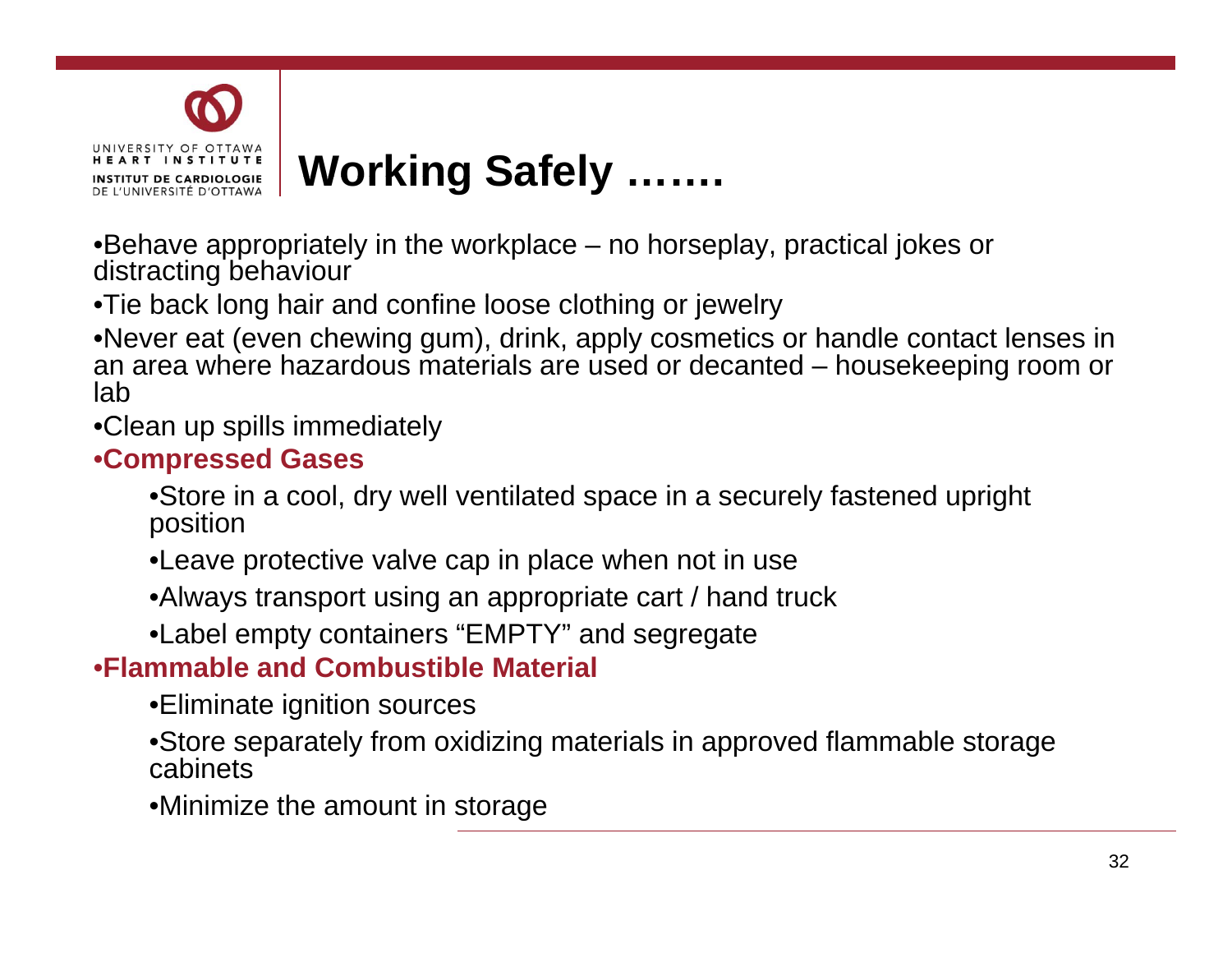

# **Working Safely....**

#### •**Oxidizing Materials**

- •Eliminate ignition sources
- •Store separately from flammable materials

#### •**Corrosives**

•Use appropriate personal protective equipment –goggles not glasses

- •Add acid to water not the reverse
- •Store in corrosives or acid cabinet
- •Do not store acids and bases together or under sinks

#### •**Reactives**

- •Date container when first opened
- •Plan your experiments / know the specific hazards or reactive properties of the chemical you are working with
- •Wear safety glasses with side shields or goggles
- •Do not handle containers where crystals have formed around the cap or lid